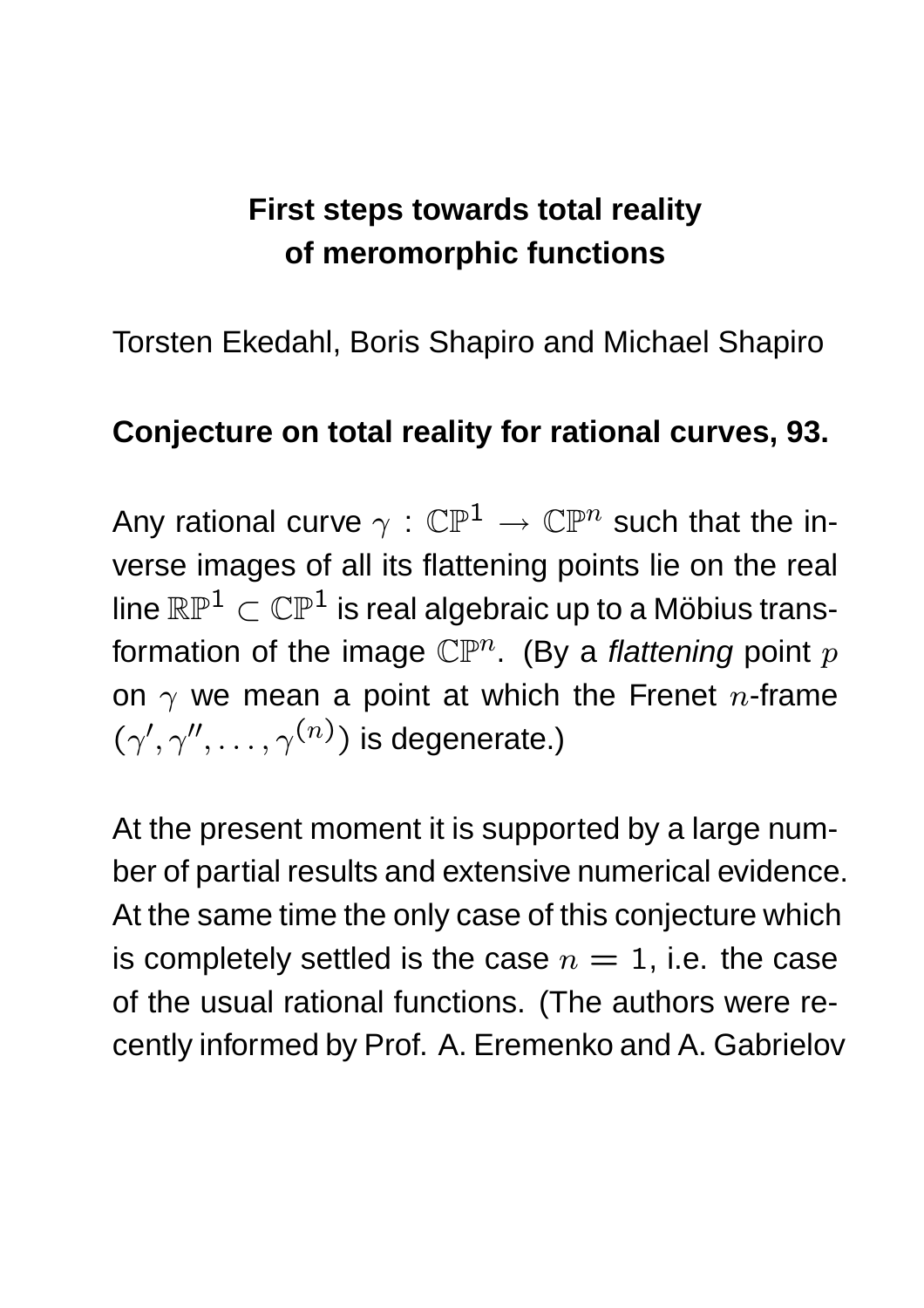that they have managed to prove the above conjecture in the first nontrivial case of plane rational curves of degree 5.)

**Theorem 1** (Eremenko-Gabrielov, 2000)**.** For any given  $(2d - 2)$ -tuple of distinct real numbers there exist at least  $\mathrm{Cat}_d = \frac{1}{d}$  $(2d-2)$  $d-1$  $\overline{ }$ real rational functions (considered up to a real Möbius transformation of the image  $\mathbb{CP}^1$ ) with these critical points.

The above theorem together with the result of L. Goldberg claiming that for any  $(2d - 2)$ -tuple of distinct complex numbers the number of complex rational functions (considered up to a complex Möbius transformation of the image  $\mathbb{CP}^1$ ) with these critical points is at most  $\text{Cat}_d$  gives the proof in the case  $n = 1$ .

The main idea of the proof of Theorem 1 is the explicit construction of such functions using the notion of garden which is the graph on the source  $\mathbb{CP}^1$  obtained as the inverse image of  $\mathbb{RP}^1$  under a real rational function. The number of topologically different gardens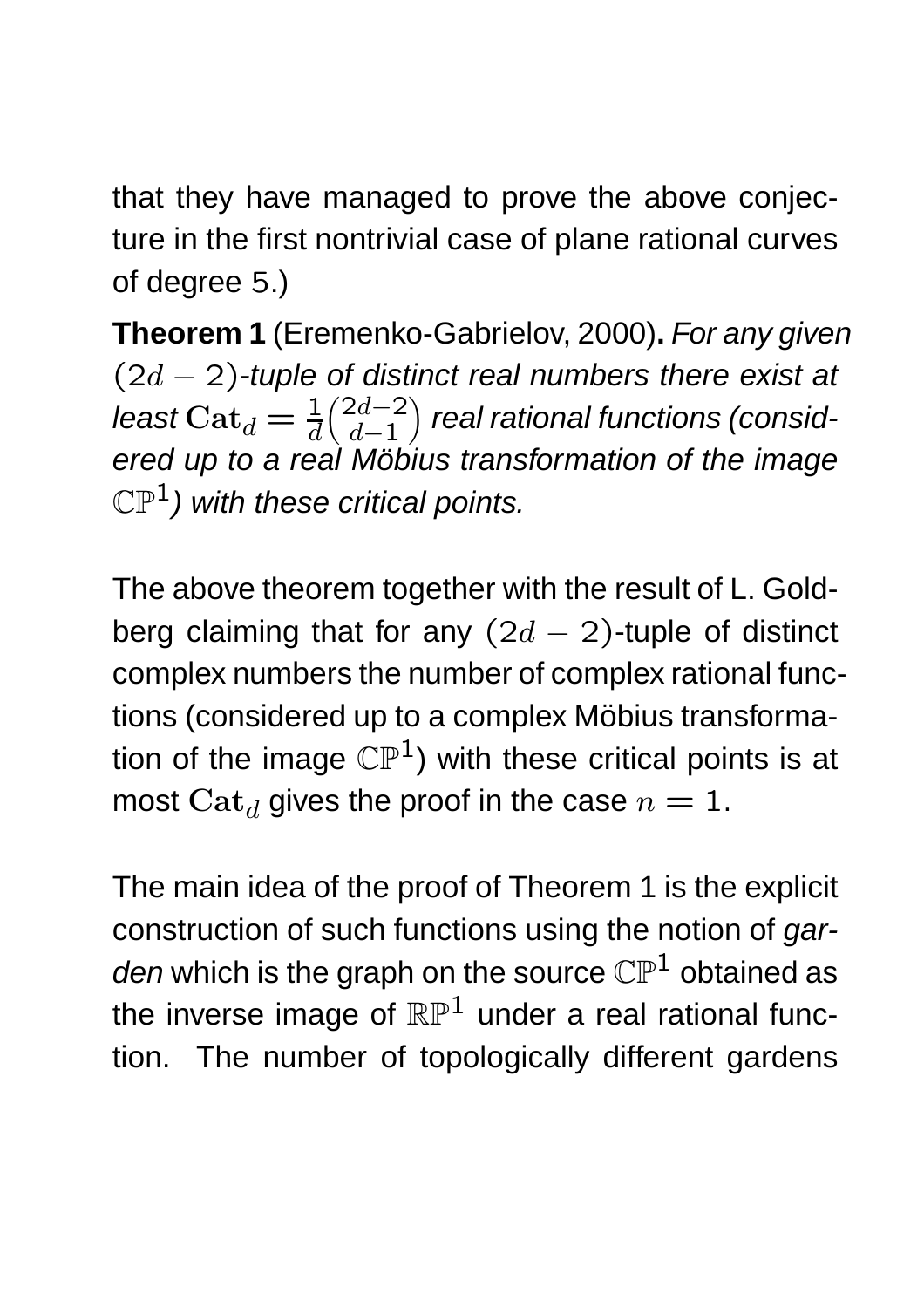for generic real rational functions of degree  $d$  with all real, simple and distinct critical points turned out to coincide with  $\mathbf{Cat}_d$ . The difficult part of the proof of Theorem 1 is then to show that for a given topological type of a garden there exists a real rational function with this garden and having  $(2d - 2)$  prescribed real critical points.

The purpose of this talk is to discuss a (conjectural) generalization of Theorem 1 to the case of the source curves of higher genera, i.e. to the case of meromorphic functions. Existence of real meromorphic functions with all real (and closely located) critical points on real curves of positive genus was recently proved by B. Osserman.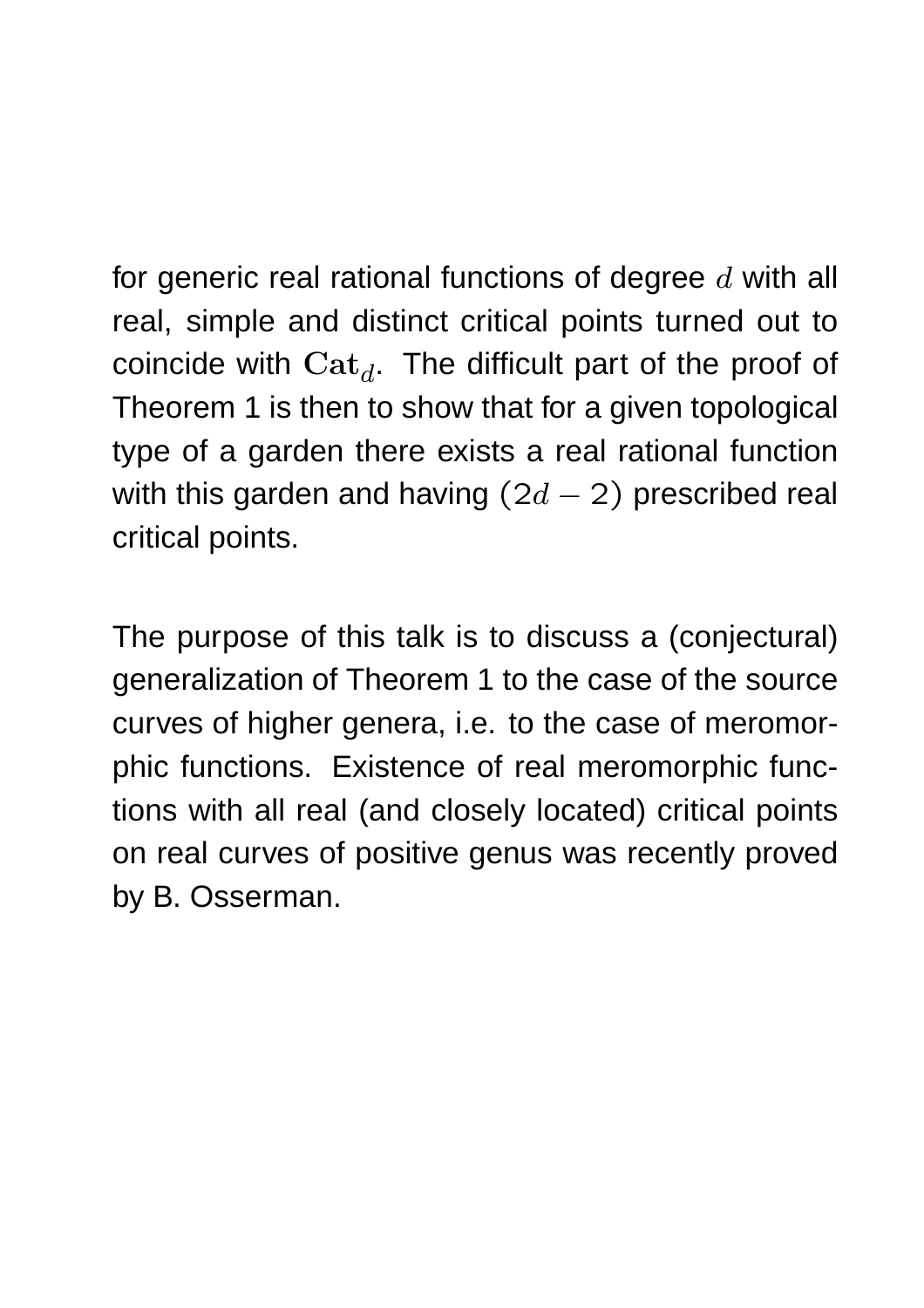Some notation.

**Definition.** A pair  $(C, \sigma)$  consisting of a compact Riemann surface C and its antiholomorphic involution  $\sigma$ is called a real algebraic curve. It is well-known that if C is a compact Riemann surface of genus  $q$  then for any  $\sigma$  the set  $\mathcal{C}_{\sigma}$  (if nonempty) consists of at most  $g+1$  disjoint smooth closed non-selfintersecting loops called the ovals of  $C_{\sigma}$ . The set  $C_{\sigma} \subset C$  of all fixed points of  $\sigma$  is called the real part of  $(C, \sigma)$ .

If  $(C, \sigma)$  and  $(D, \tau)$  are real curves (varieties) and f:  $C \rightarrow D$  a holomorphic map, then we shall use the notation  $\overline{f}$  for  $\tau \circ f \circ \sigma$  which is another holomorphic map. The map f is real if  $\overline{f} = f$ . We call a real algebraic curve  $(C, \sigma)$  with C compact of genus g an M-curve if its  $\mathcal{C}_{\sigma}$  consists of exactly  $q+1$  ovals.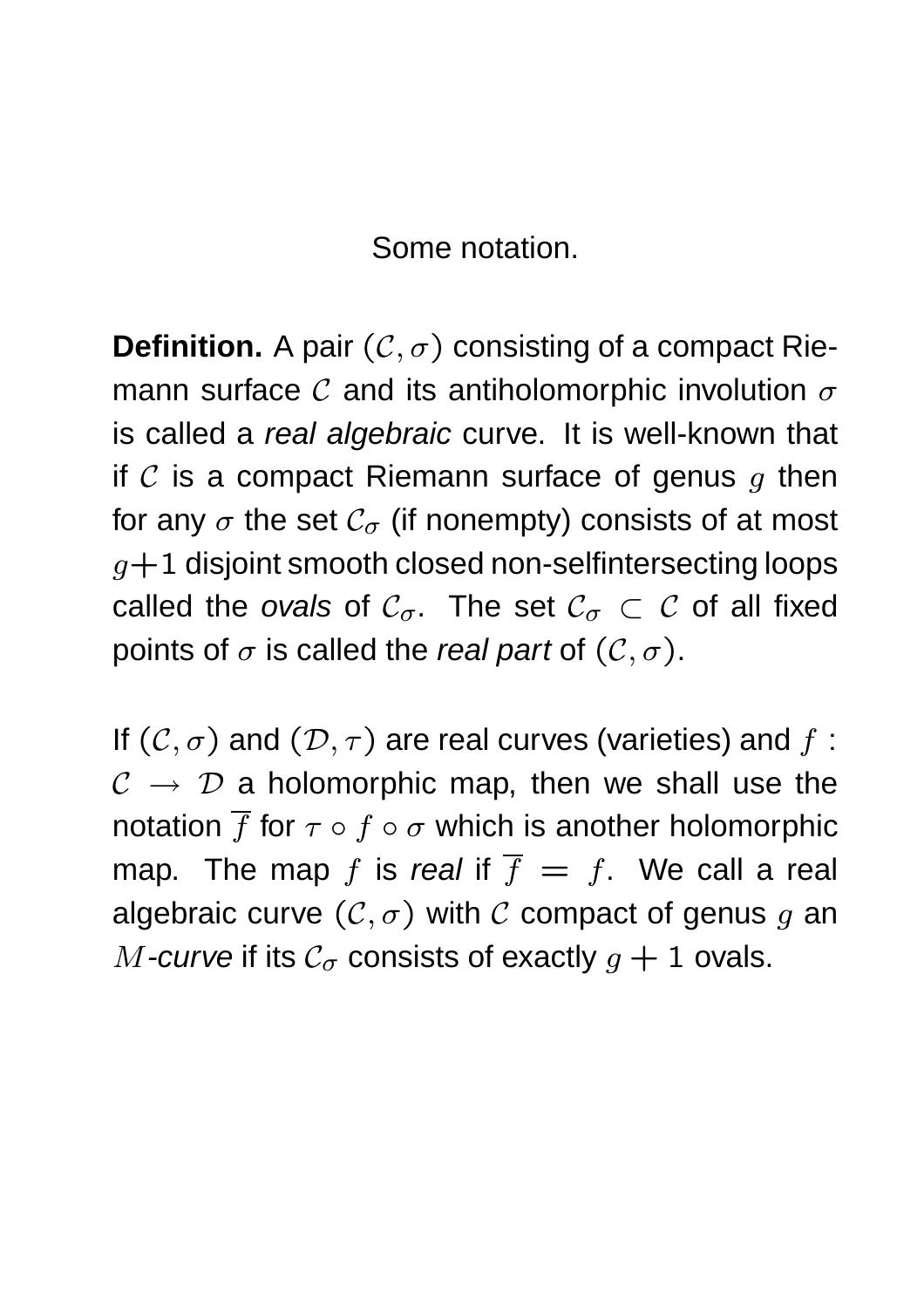Main question.

**Problem 1.** Given a meromorphic function  $f: (\mathcal{C}, \sigma) \rightarrow$  $\mathbb{CP}^1$  such that

i) all its critical points and values are distinct;

ii) all its critical points belong to  $\mathcal{C}_{\sigma}$ 

is it true that that  $f$  becomes a real meromorphic function after a choice of a real structure of  $\mathbb{CP}^1$ ?

**Definition.** A pair of positive integers  $(q, d)$  is said to satisfy the total reality property if any degree  $d$  meromorphic function  $f : (\mathcal{C}, \sigma) \to \mathbb{CP}^1$  on a real genus  $q$  curve  $C$  with all real critical points is real up to a Möbius transformation of  $\mathbb{CP}^1$ .

Notice that Problem 1 has the following modification. Since the number of critical points/values of a generic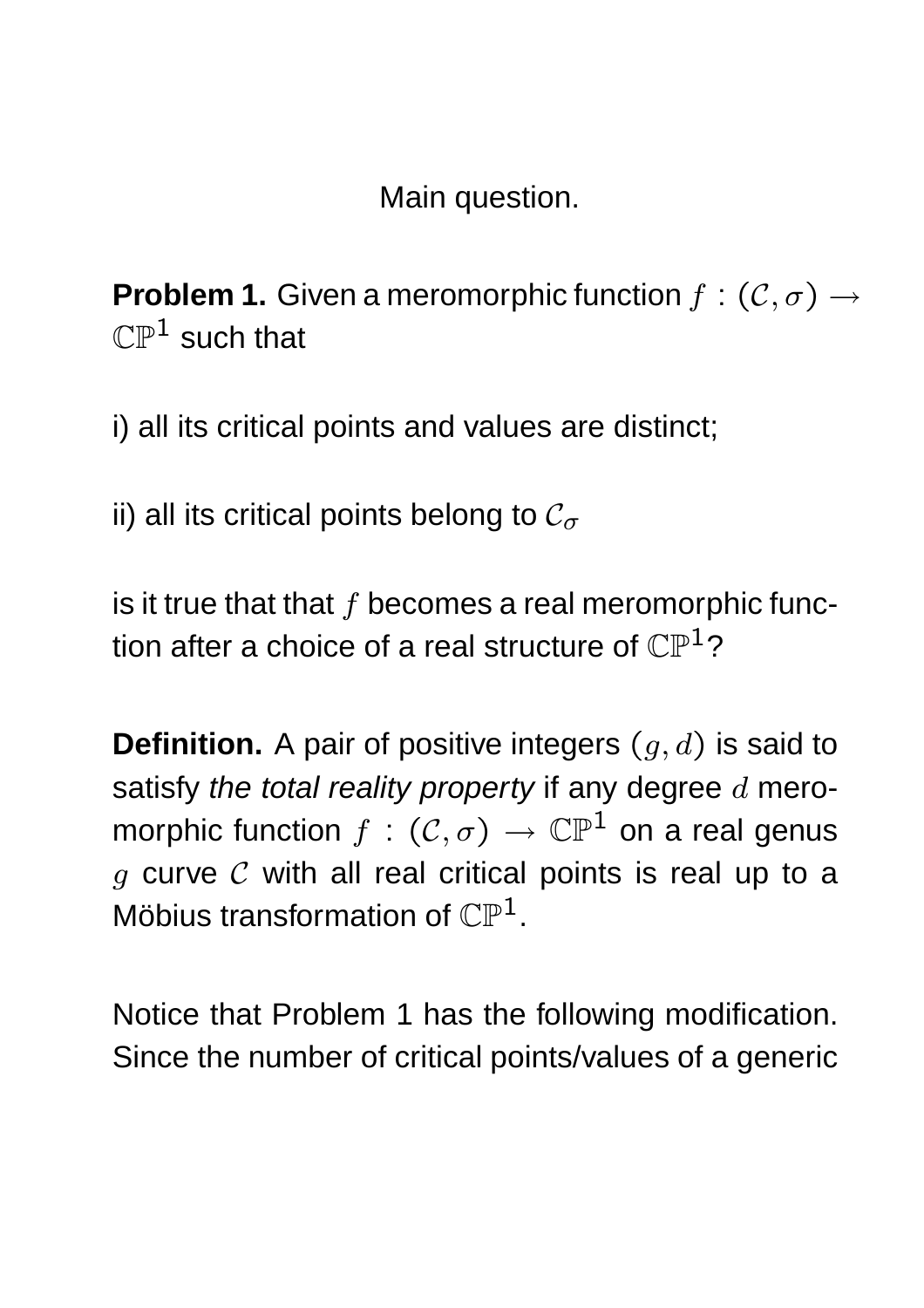degree  $d$  meromorphic function from a genus  $q$  curve equals  $2d - 2 + 2g$  one has that the dimension of the space of corresponding linear systems equals  $2d 2 - g$ , i.e. one can arbitrarily assign the position of  $2d - 2 - g$  critical points and the remaining 3g critical points will be determined by the latter ones.

**Problem 2.** Given a meromorphic function  $f: (\mathcal{C}, \sigma) \rightarrow$  $\mathbb{CP}^1$  of degree d such that

i) all its critical points and values are distinct;

ii) its  $2d - 2 - g$  critical points belong to  $\mathcal{C}_{\sigma}$ 

is it true that that  $f$  becomes a real meromorphic function after a choice of a real structure of  $\mathbb{CP}^1$ ?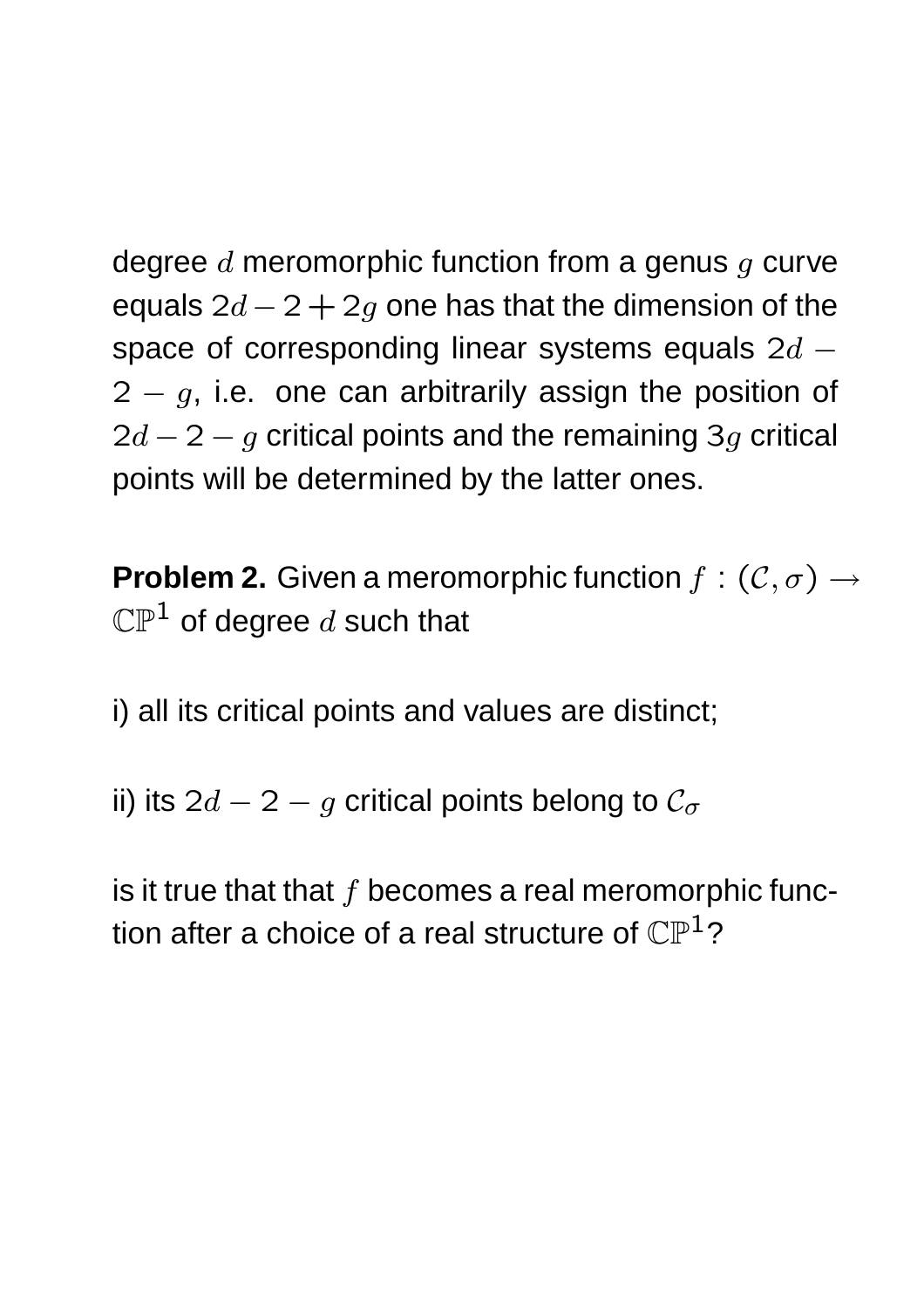## **Main results.**

**Theorem 2.** Any pair  $(g, d)$  where d is a prime or the square of a prime and which additionally satisfies the inequality:  $g > \frac{d^2-4d+3}{3}$  $\frac{4d+3}{3}$  satisfies the total reality property.

**Proposition 1.** For any prime d the validity/nonvalidity of the total reality property for a pair  $(q, d)$  is equivalent to the problem of nonexistence/existence of a plane real algebraic curve  $\gamma \subset (\mathbb{CP}^2, \tau)$  of degree  $2d - 2$  with the following properties:

a) the geometric genus of  $\gamma$  equals q;

b) it contains 2d-3+2g real cusps;

c) it contains a pair of complex conjugate singular points  $p_{\bf 1}$  and  $p_{\bf 2}$  such that the line  $l_{p_{\bf 1},p_{\bf 2}}$  through  $p_{\bf 1}$  and  $p_{\bf 2}$  is tangent to the real part  $\gamma_{\tau}$  of the curve  $\gamma$  at its smooth point and, additionally,  $\nu(p_1) = \nu(p_2) = d-2$  where  $\nu(P)$  stands for the local multiplicity of intersection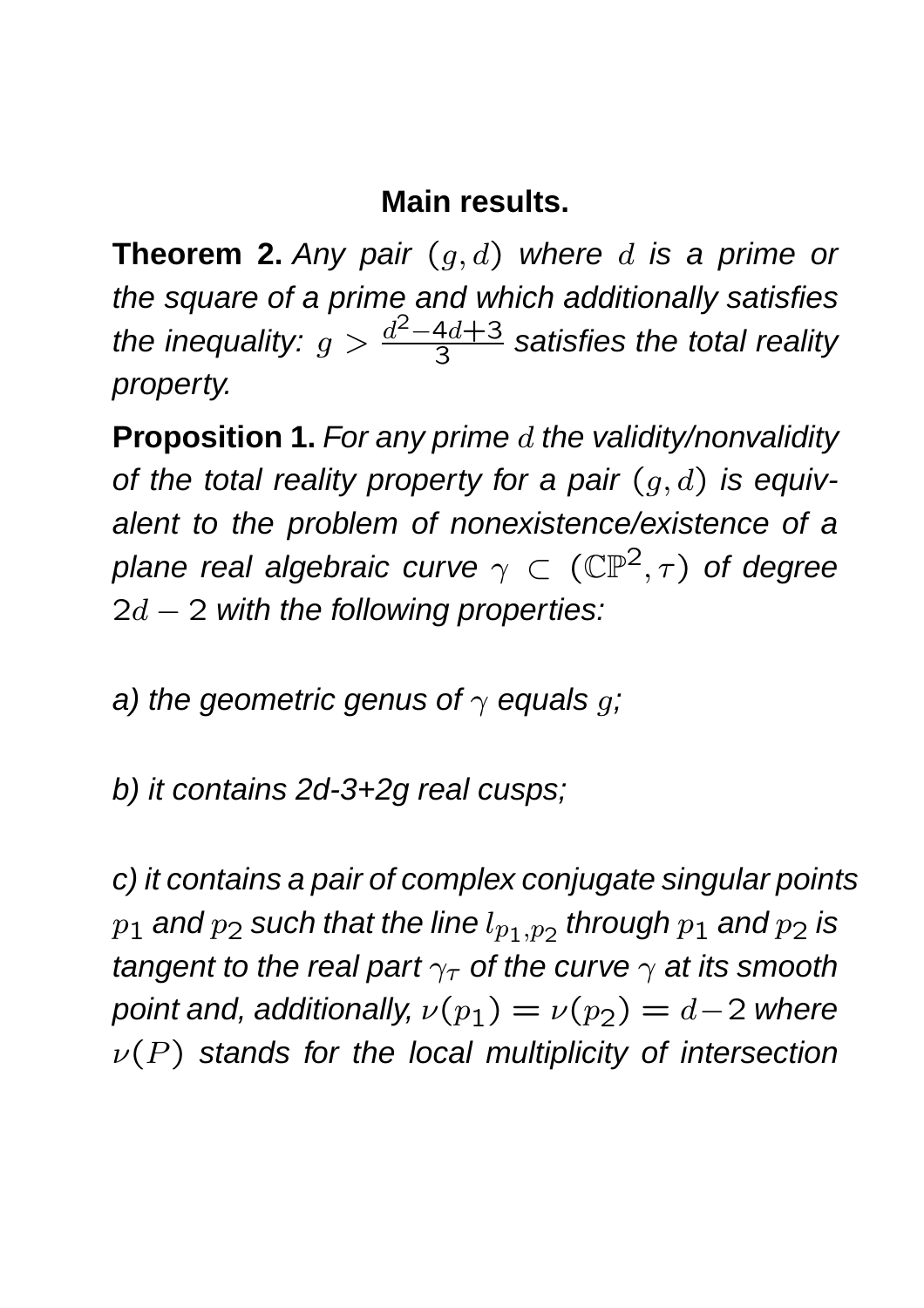of a plane singularity  $P$  with a generic line passing through P;

d) its other singularities (real and complex) are the unions of smooth (and not necessarily transversal) local branches.

Unfortunately, the known results about the realizability of singularities by real algebraic curves are not strong enough to cover this situation.

**Corollary 1.** The property on total reality for meromorphic functions holds for all functions of degrees 2, 3. For degree 4 the property holds if and only if there is no real sextic with 7 usual cusps and 2 complex conjugate nodes such that the line thru them intersects the sextic in a smooth real point.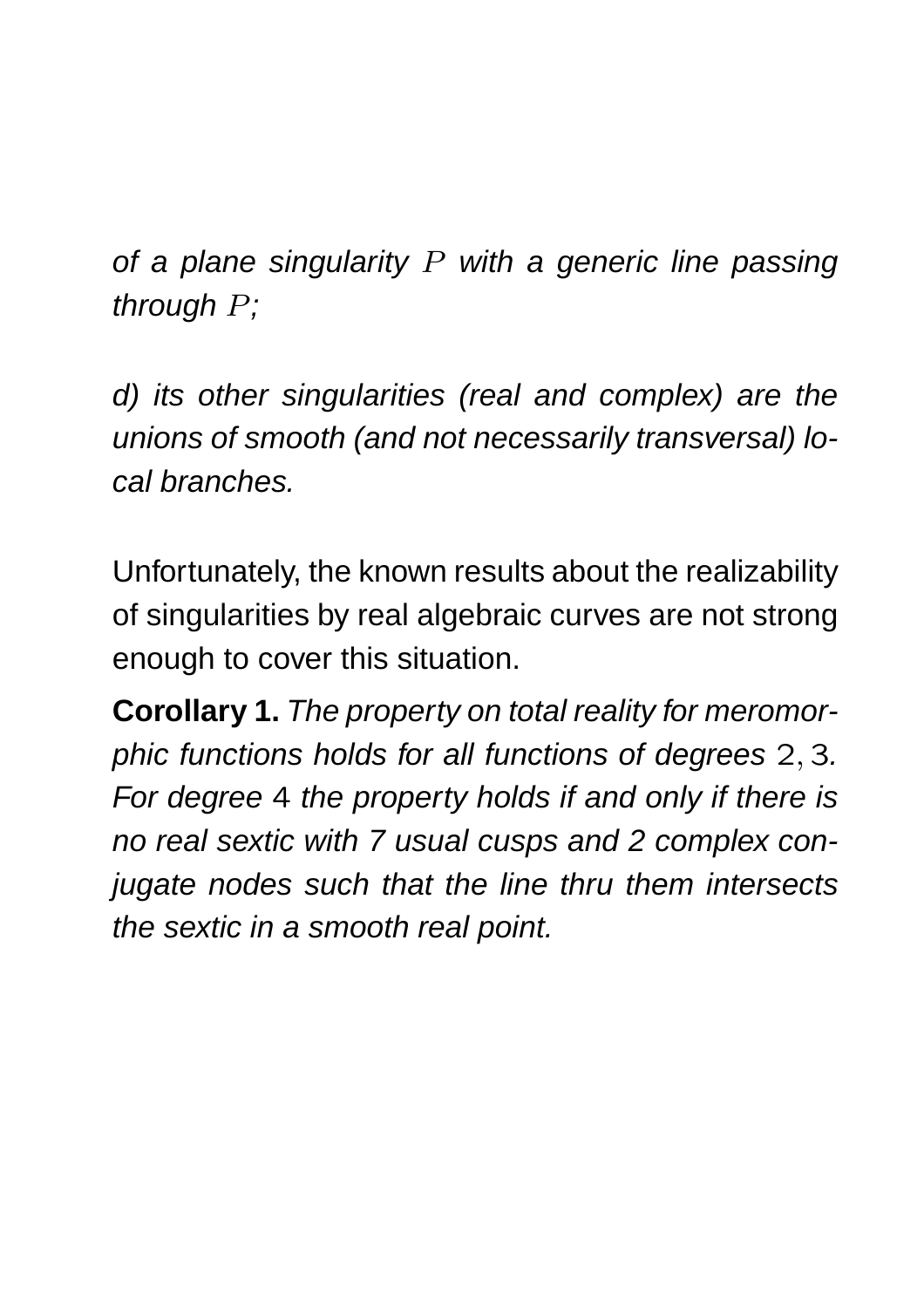On the other hand, we show that the answer to the Problem 2 is negative.

**Proposition 2.** There exists a real elliptic curve  $(C, \sigma)$ with a nonempty real part  $C_{\sigma}$  and a meromorphic function  $f: \mathcal{C} \to \mathbb{CP}^1$  of degree 3 with 3 of its 6 critical points lying on  $C_{\sigma}$  and which can not be made real by a Möbius transformation of the image  $\mathbb{CP}^1$ .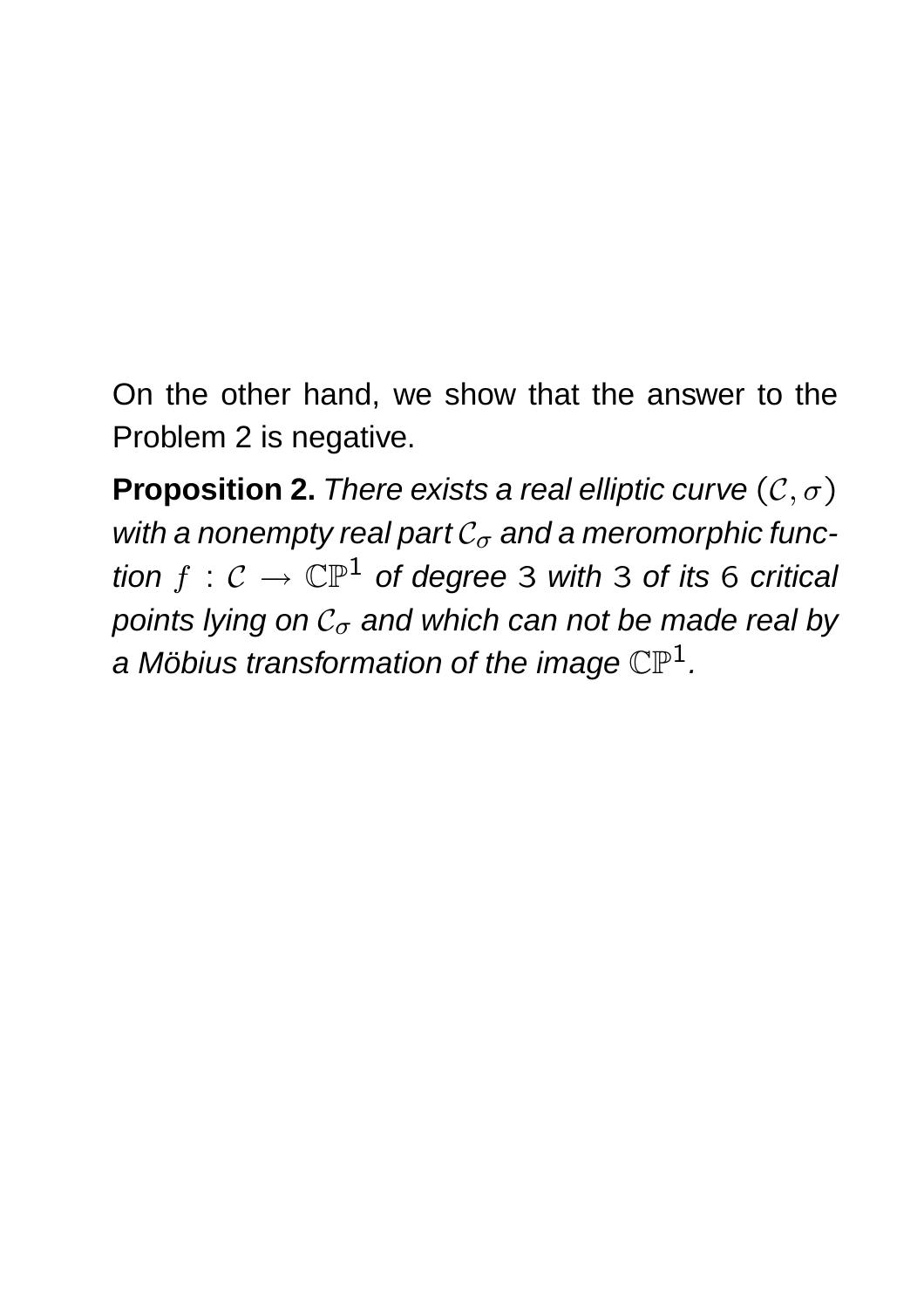Remark 1. Note that a further (naive) generalization of the above problem to the case of maps between two real curves definitely has a negative answer. The counterexample exists already for a map between two elliptic curves. Note that by the Riemann-Hurwitz formula such a map has no ramification locus. If our conjecture holds then any map  $f : E_1 \rightarrow E_2$  from a real elliptic curve  $(E_1, \sigma)$  to an elliptic  $E_2$  is real, i.e., there exists an involution  $\tau : E_2 \rightarrow E_2$  such that  $\bar{f} = \tau f \sigma = f$ . However, it is evidently false. Namely, let  $E_1 = E_2 = (\mathbb{C}/\mathbb{Z} + i\mathbb{Z}, \sigma)$  where  $\sigma$  is the standard complex conjugation. Let  $\Phi : \mathbb{C} \to \mathbb{C}$  be the linear map  $z \mapsto (2 + i)z$ , and  $\phi : E_1 \rightarrow E_2$  be degree 5 map induced by  $\Phi$ . Existence of  $\tau$  means, in particular, that the pushforward of  $\sigma$  is well defined. Put  $\xi = \frac{i}{2+i} = \frac{1+2i}{5} = \Phi^{-1}(i) \in \phi^{-1}(\mathbb{Z} + i\mathbb{Z}).$  $\Phi(\bar{\xi}) = \frac{4-3i}{5} \notin \mathbb{Z} + i\mathbb{Z}$ , which shows that the push forward of  $\sigma$  under  $\phi$  is not well defined. Hence, there is no antiholomorphic involution on  $E_2$  which makes  $\phi$  into a real map.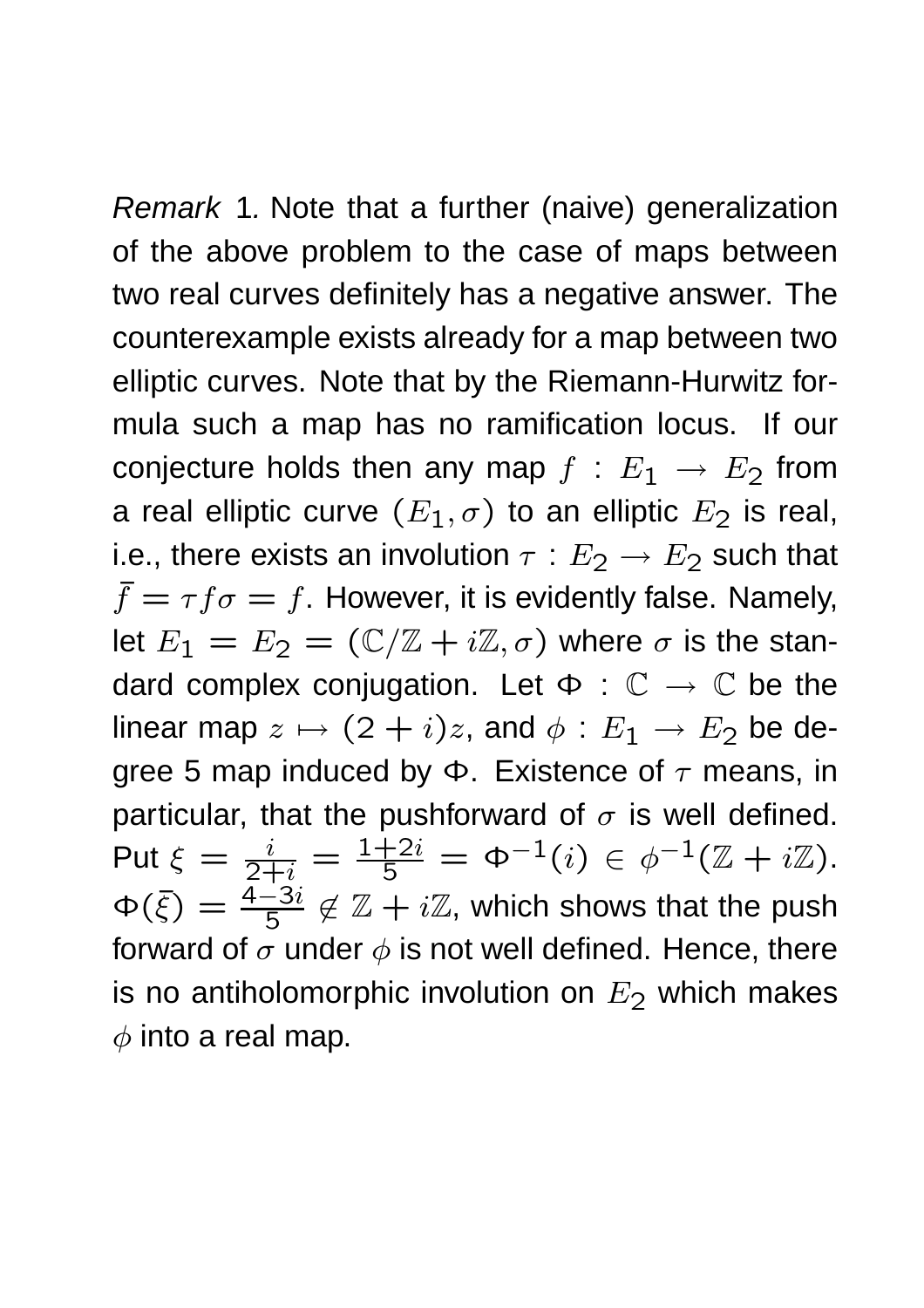## Proofs

**Proposition 3.** If  $(C, \sigma)$  is a proper irreducible real curve and  $f : C \rightarrow \mathbb{CP}^1$  a non-constant holomorphic map (with  $\mathbb{CP}^1$  provided with its standard real structure), then f is real for some real structure on  $\mathbb{CP}^1$  precisely when there is a Möbius transformation  $\varphi : \mathbb{CP}^1 \to \mathbb{CP}^1$  such that  $\overline{f} = \varphi \circ f$ .

Assume now that  $(C, \sigma)$  is a proper irreducible real curve and  $f: \mathcal{C} \to \mathbb{CP}^1$  a non-constant holomorphic map. It defines a holomorphic map

$$
\mathcal{C} \xrightarrow{(f,\overline{f})} \mathbb{CP}^1 \times \mathbb{CP}^1
$$

and if  $\mathbb{CP}^1 \times \mathbb{CP}^1$  is given the real structure that takes  $(x, y)$  to  $(\tau(y), \tau(x))$ , which we shall call the *involu*tive real structure, then it is clearly a real map.

**Proposition 4.** 1. The image D of the curve C under the map  $(f, \overline{f})$  is of type  $(\delta, \delta)$  for some positive integer  $\delta$  and if  $\partial$  is the degree of the map  $\mathcal{C} \to \mathcal{D}$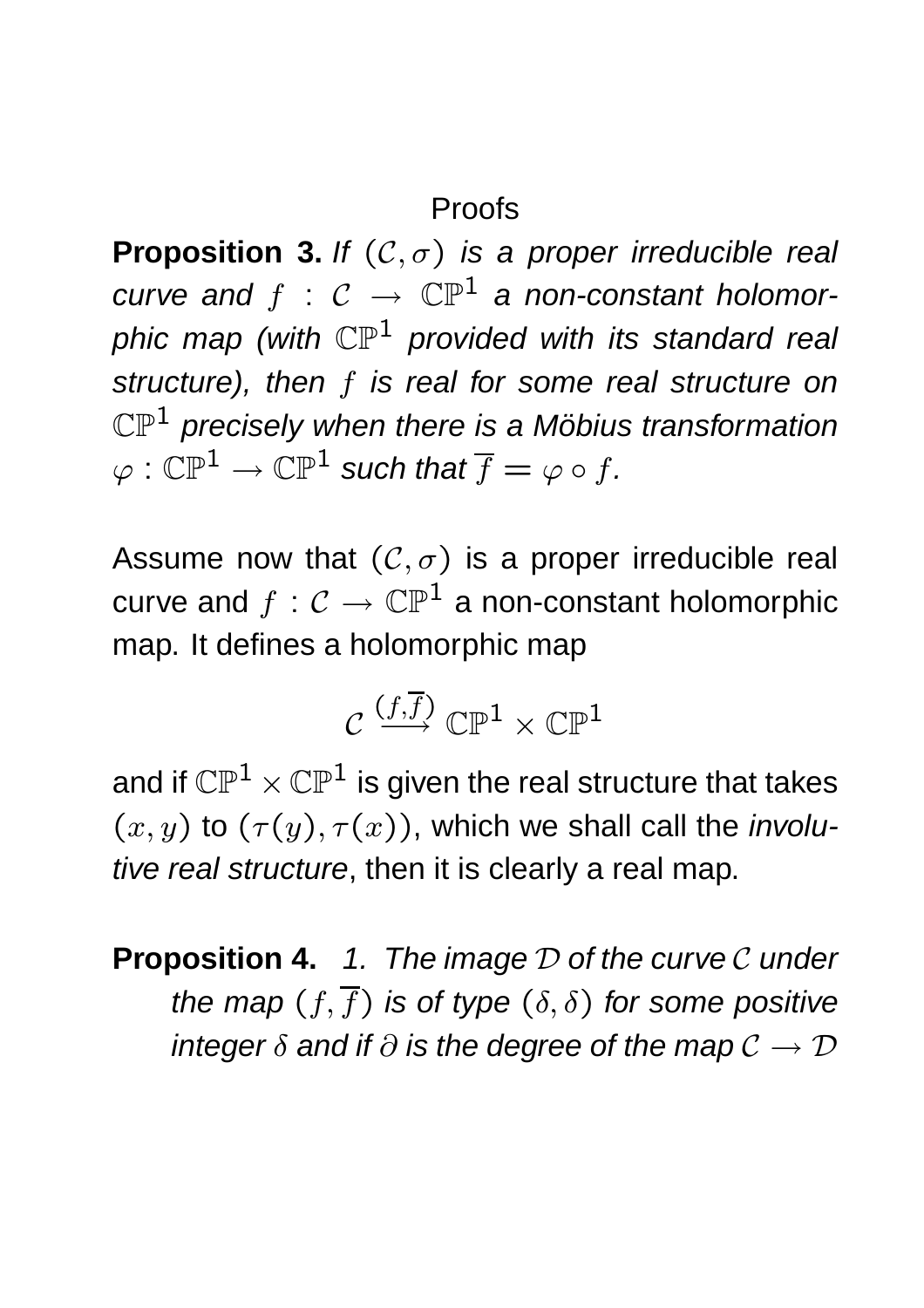we have that  $d = \delta\partial$ , where d is the degree of the original f.

- 2. f is real for some real structure on  $\mathbb{CP}^1$  precisely when  $\delta = 1$ .
- 3. Assume that  $C$  is smooth and all the critical points of f are real. Then all the critical points of  $q$ :  $\tilde{\mathcal{D}} \ \rightarrow \ \mathbb{CP}^1$ , the composite of the normalization map  $\widetilde{\mathcal{D}} \to \mathcal{D}$  and the restriction of the projection of  $\mathbb{CP}^1 \times \mathbb{CP}^1$  has all its critical points real.

Part (2) of the above Proposition gives another reformulation of the conjecture on total reality for meromorphic functions.

**Corollary 2.** If a degree d function  $f : (\mathcal{C}, \sigma) \to \mathbb{CP}^1$ has all real critical points then the map  $C$  $(f,f)$  $\stackrel{\cup}{\longrightarrow}$  D  $\subset$  $\mathbb{CP}^1 \times \mathbb{CP}^1$  must have degree d as well.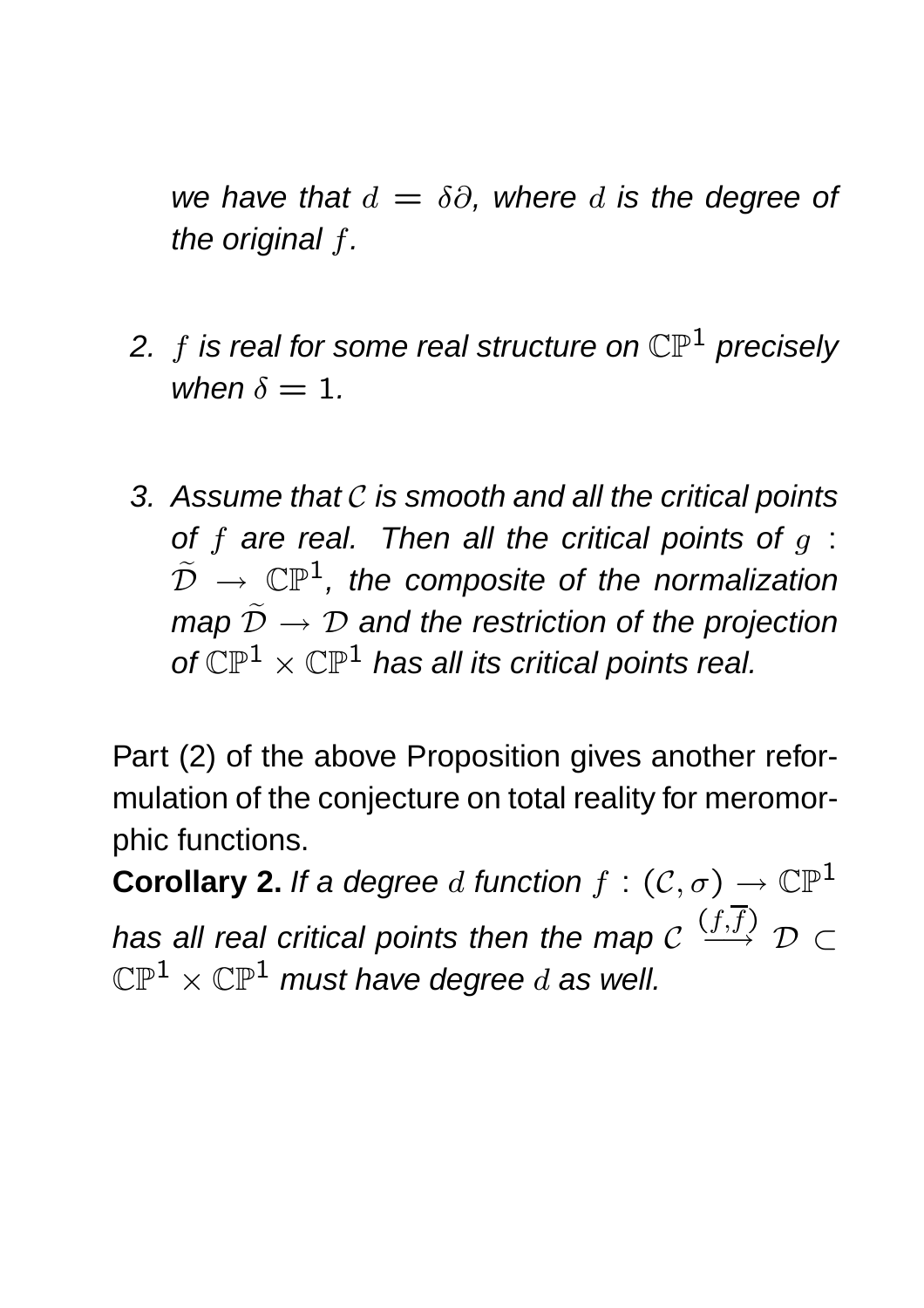The above Proposition motivates the following definition.

**Definition.**A meromorphic function  $f: (\mathcal{C}, \sigma) \to \mathbb{CP}^1$ is called real-factorizable if one can find a real algebraic map  $\psi: (\mathcal{C}, \sigma) \to (E, \mu)$  of degree greater than 1 and a meromorphic function  $g$  :  $(E, \mu)$   $\rightarrow$   $\mathbb{CP}^1$ such that  $f = g \circ \psi$ .

**Proposition 5.** A degree d meromorphic function f:  $(C,\sigma) \rightarrow \mathbb{CP}^1$  is real-factorizable if and only if the image curve  $\mathcal{D} \subset \mathbb{CP}^1 \times \mathbb{CP}^1$  (see Proposition 4) has bidegree  $(\delta, \delta)$  where  $\delta$  is a nontrivial factor of d (i.e.  $\delta < d$ ).

Remark 2. The value of  $\delta \leq d$  in the latter Proposition might serve as a measure of closeness of a meromorphic function on a real curve to the class of real functions. Namely, if  $\delta = d$  the function itself is real (up to a Möbius transformation) and if  $\delta < d$  then one can find a nontrivial real factor. The opposite situation when  $\delta = 1$ , i.e. C is mapped onto D birationally is called purely complex.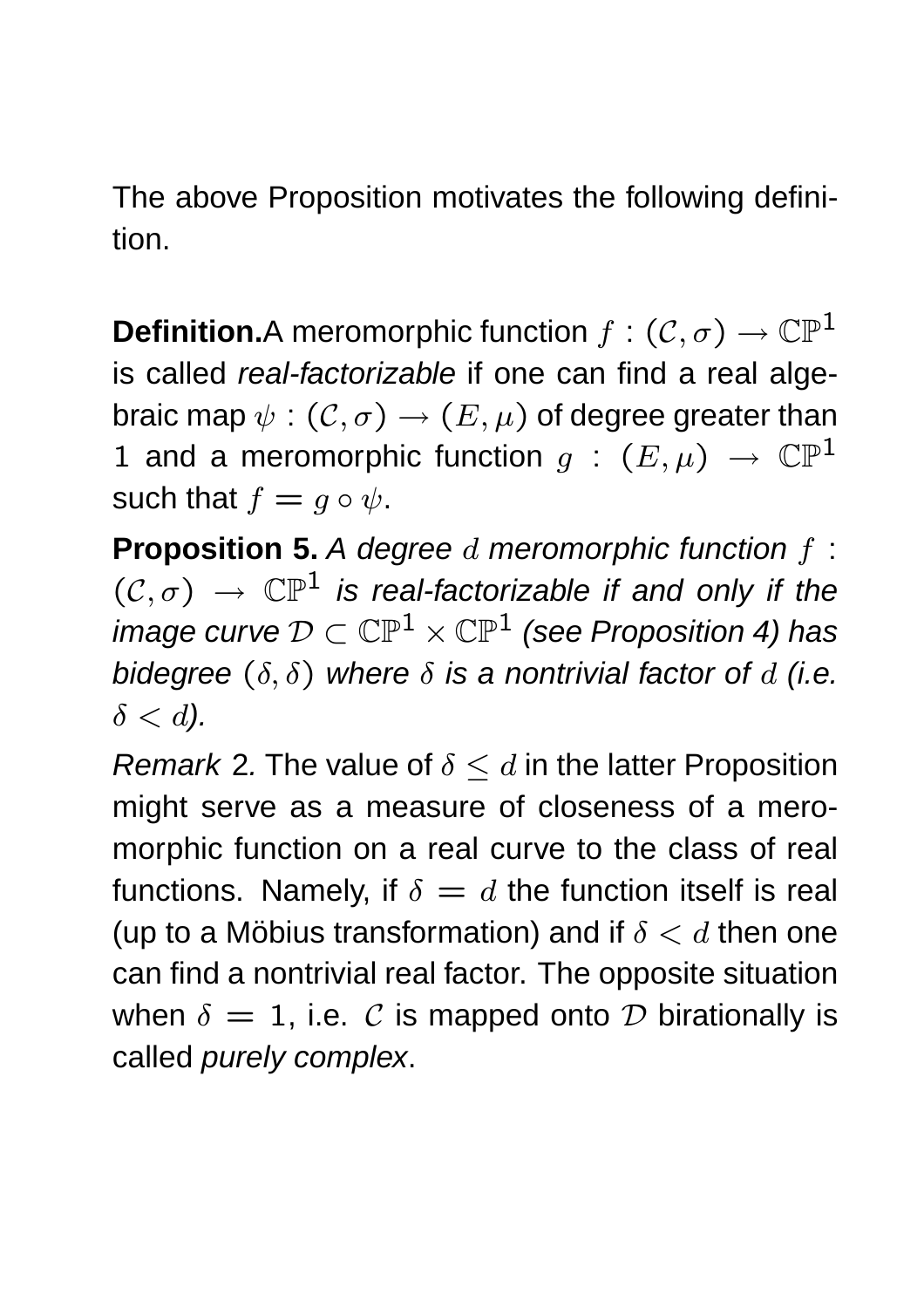If C is a curve and  $p_1, \ldots, p_k$  are its smooth points then we let  $\pi : \mathcal{C} \to \mathcal{C}(p_1, \ldots, p_k)$  be the finite map which is a homeomorphism and for which  $\mathcal{O}_{\mathcal{C}(p_1,...,p_k)} \to$  $\pi_*\mathcal{O}_{\mathcal{C}}$  is an isomorphism outside of  $\{p_1,\ldots,p_k\}$  with  $\mathcal{O}_{\mathcal{C}(p_1,...,p_k),\pi(p_i)} \to \mathcal{O}_{\mathcal{C},p_i}$  having image the inverse image of  $\mathcal{\breve{C}}$  in  $\mathcal{\breve{O}}_{\mathcal{C},p_i}^{\mathcal{C}}/\mathfrak{m}_{p_i}^2.$  Then  $\pi$  has the following two (obvious) properties:

**Lemma 1.** 1. A holomorphic map  $f: \mathcal{C} \rightarrow X$  which is not an immersion at all the points  $p_1, \ldots, p_k$ factors through  $\pi$ .

2. If C is proper, then the arithmetic genus of  $\mathcal{C}(p_1, \ldots, p_k)$ is  $k$  plus the arithmetic genus of  $\mathcal{C}$ .

**Proposition 6.** Assume that  $(C, \sigma)$  is a smooth and proper real curve and let  $f : C \rightarrow \mathbb{CP}^1$  be a holomorphic map of degree  $d$ . If there are  $k$  real points  $p_1, \ldots, p_k$  on C which are critical points for f and if  $(f, \overline{f})$  gives a map of degree 1 from C to its image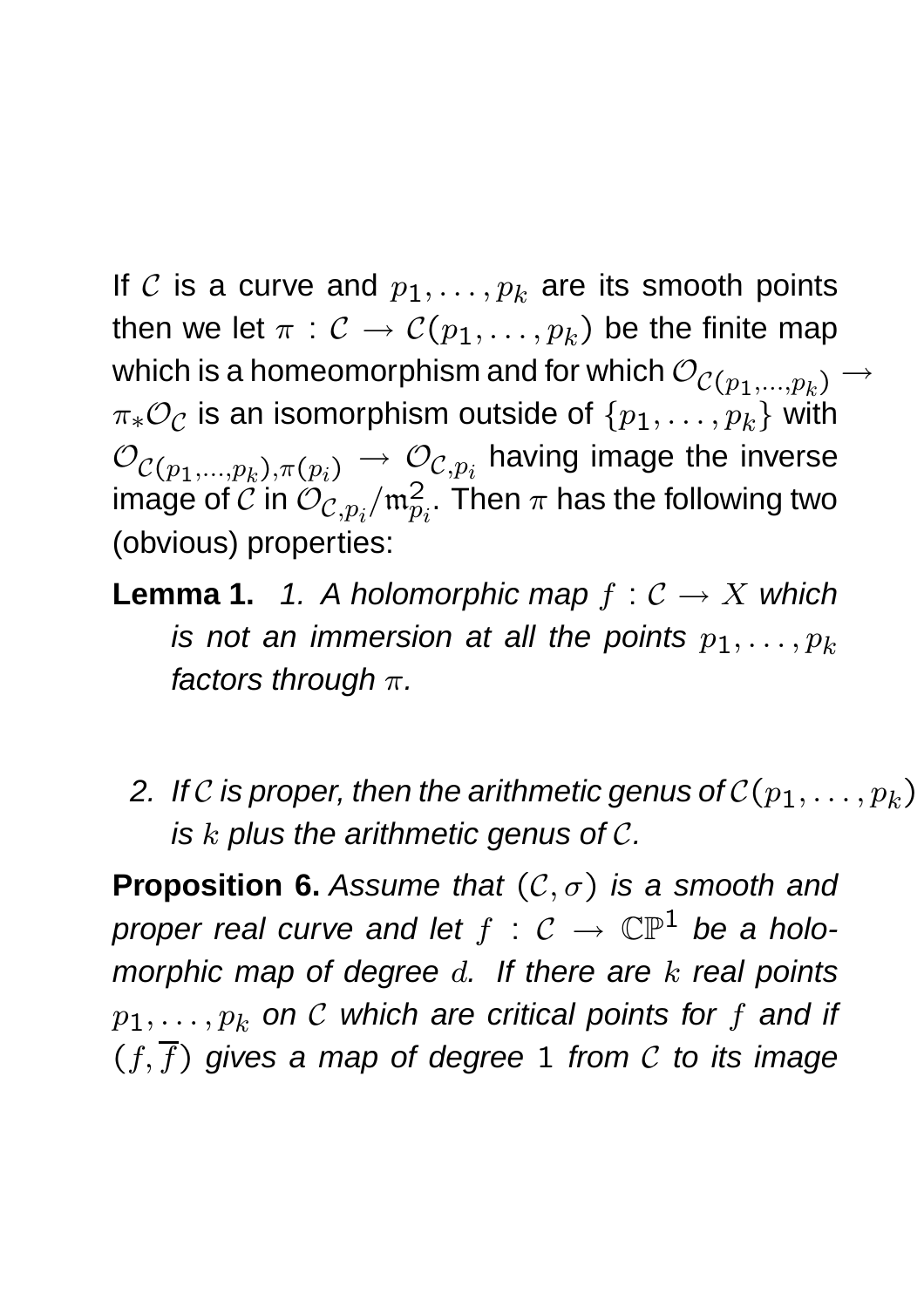D in  $\mathbb{CP}^1 \times \mathbb{CP}^1$ , then  $g(\mathcal{C}) + k \leq (d-1)^2$ . If  $g(\mathcal{C}) + k = (d-1)^2$ , then the map  $h : \mathcal{C} \to \mathcal{D}$ factors to give an isomorphism  $\mathcal{C}(p_1,\ldots,p_k)\stackrel{\sim}{\to} D$ .

The case of a prime degree  $d$  in Theorem 2 is now a simple corollary of Proposition 6. Indeed, if we assume that all the critical points of a generic meromorphic function  $f: (\mathcal{C}, \sigma) \to \mathbb{CP}^1$  are real then k in the above Proposition equals  $2d - 2 + 2g(\mathcal{C})$ . Under the assumption  $g(\mathcal{C}) > \frac{d^2-4d+3}{3}$  $\frac{4d+3}{3}$  one gets  $g(\mathcal{C})+k=$  $2d - 2 + 3g(\mathcal{C}) > (d-1)^2$ . Thus, the case when  $\mathcal C$  maps birationally to  $\mathcal D$  is impossible by the above Proposition. Since  $d$  is prime the only other possible case is when the degree of the map  $C \rightarrow \mathcal{D}$  equals d and therefore, the degree of the map  $\mathcal{D} \rightarrow \mathbb{CP}^1$ equals 1 which by (2) of Proposition 4 satisfies the conjecture on total reality. To settle the case  $d = p^2$ we need some additional lemmas.

Lemma 2. Let f be a meromorphic function on C of deg  $f = p^2 > 1$  for some prime  $p$  with only simple critical points then either deg  $h = p^2$  or deg  $h = 1$ .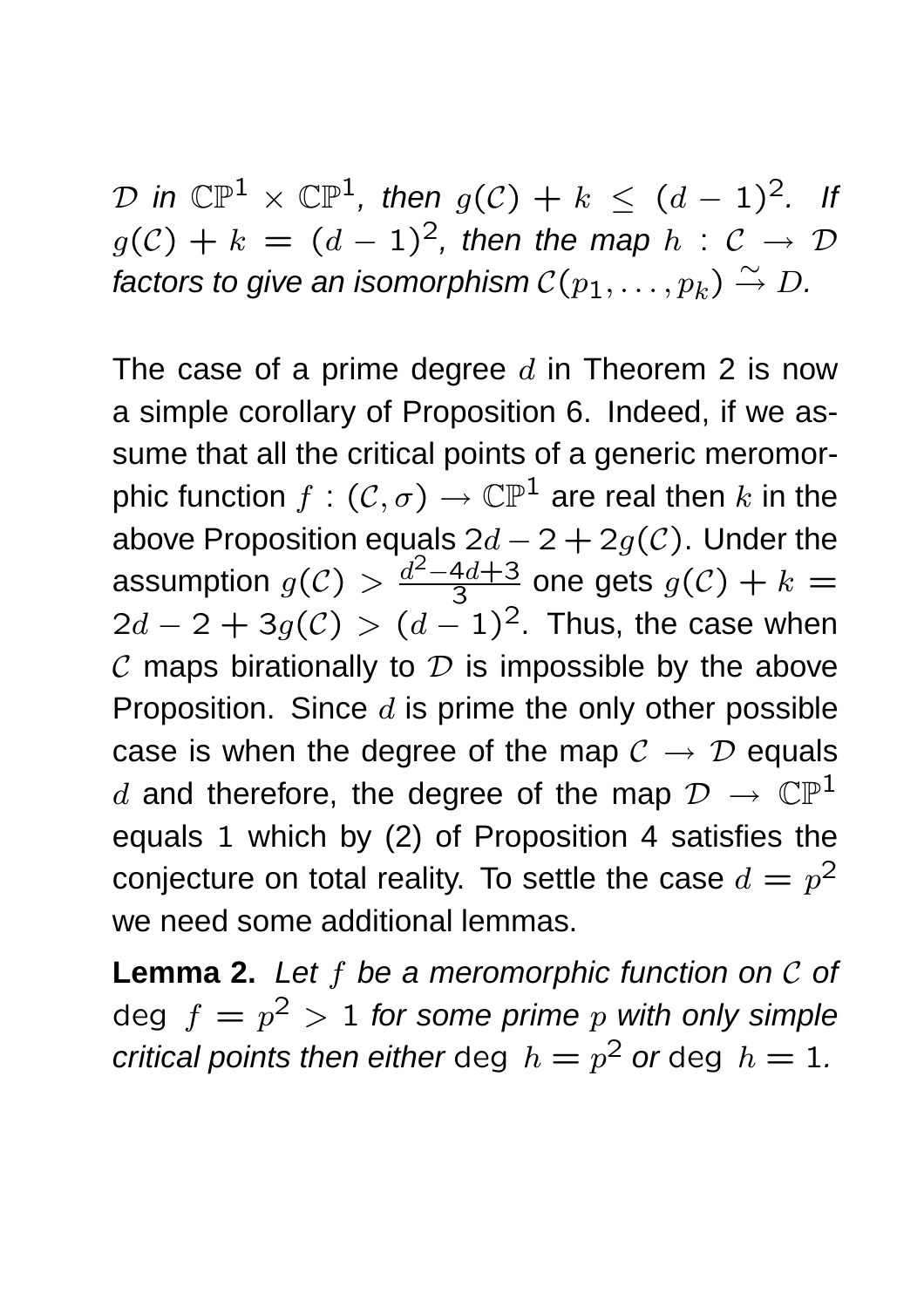**Corollary 3.** Let f be a meromorphic function of degree  $d\,=\,p^2\,>\,1$  for some prime  $p$  on a Riemann surface of genus  $g > \frac{d^2 - 4d + 3}{3}$  $\frac{4d+3}{3}$ . If f has only real simple critical points then f is real.

Thus Theorem 2 is completely settled.

Now we settle Proposition 1.

Indeed, by Proposition 6 for  $d$  prime there are only two cases to consider, namely, the case when the degree of the map  $C \rightarrow D$  equals d in which the conjecture on total reality holds and the second case when the map  $\mathcal{C} \to \mathcal{D}$  is birational. In the latter case the image  $\mathcal{D} \subset \mathbb{CP}^1 \times \mathbb{CP}^1$  is of bidegree  $(d, d)$  and has (by assumptions of simplicity and reality of all the criticial points of f) exactly  $2d-2+2g(C)$  ordinary real cusps and no other singularities. Notice that given an arbitrary Möbius transformation  $\varphi$ , the holomorphic map  $\Phi: (x, y) \mapsto (\varphi(x), \overline{\varphi(y)})$  is a real automorphism of  $\mathbb{CP}^1\times\mathbb{CP}^1$  with involutive real structure. Projection on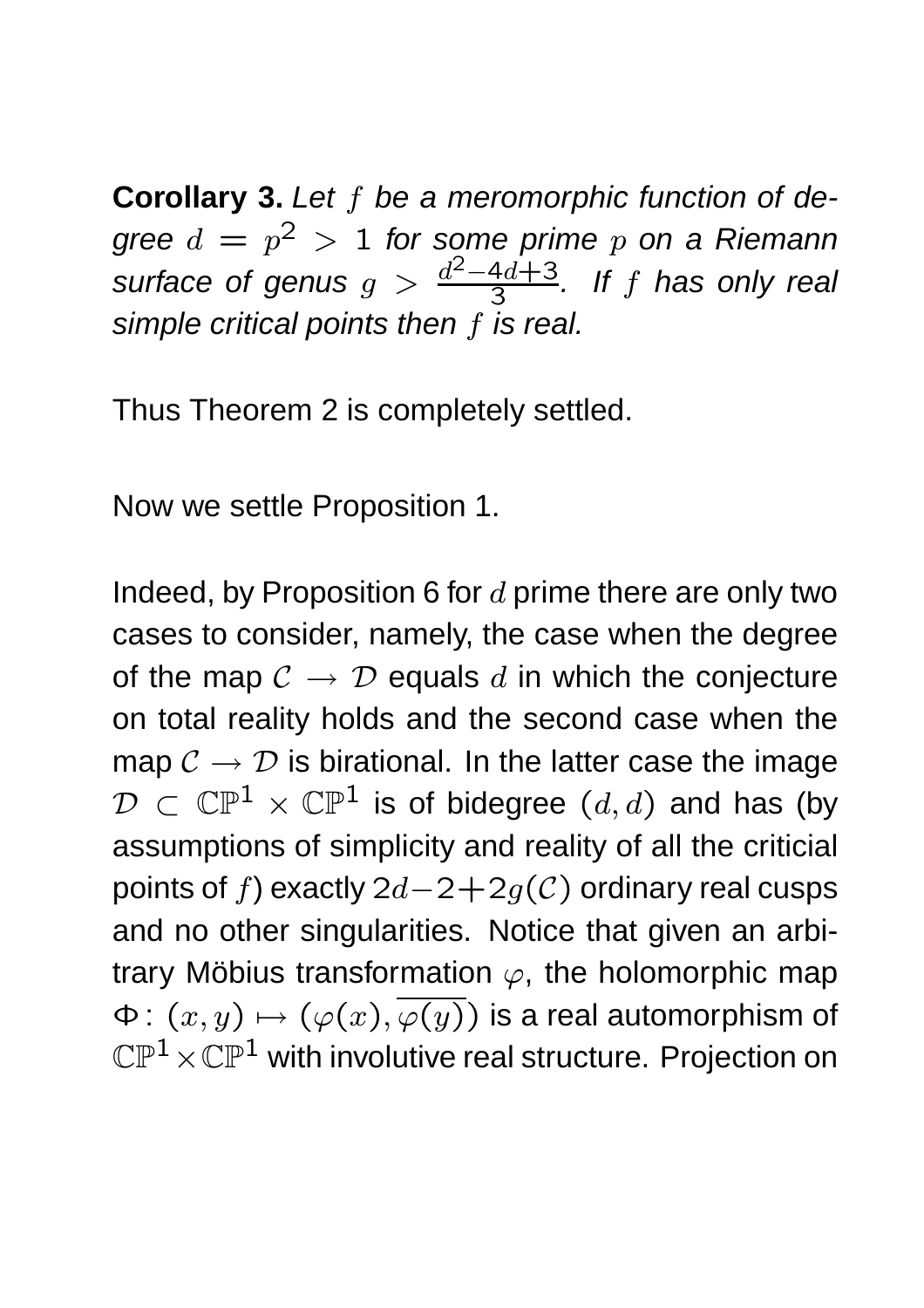the first factor identifies the real points of  $\mathbb{CP}^1 \times \mathbb{CP}^1$ (still with its involutive structure) with  $\mathbb{CP}^1$  and under this identification  $\Phi$  acts on the real points as  $\varphi$  acts on  $\mathbb{CP}^1$ .

Now, the complete linear system of type  $(1, 1)$  embeds  $\mathbb{CP}^1 \times \mathbb{CP}^1$  as a quadric Q in  $\mathbb{CP}^3$ . This system has a real structure with respect to the involutive real structure and realizes  $\mathbb{RP}^1 \times \mathbb{RP}^1$  as a quadric of signature  $(+1, -1, -1, -1)$ . It has the property that there are real points on it but the two rulings on it are not defined over the reals, instead through each real point on it there are two complex conjugate lines on  $Q$  passing though it. Projecting  $Q$  from a real point  $p$ gives a map from  $Q$  with  $p$  blown up to the real projective plane  $\mathbb{RP}^2$  which gives an isomorphism from  $Q$ with  $p$  blown up and the strict transform of the two lines passing through it blown down, taking the exceptional curve to a line through the two blown down curves. Conversely, given two complex conjugate points  $q$  and  $\overline{q}$  in the projective plane, the linear system of quadrics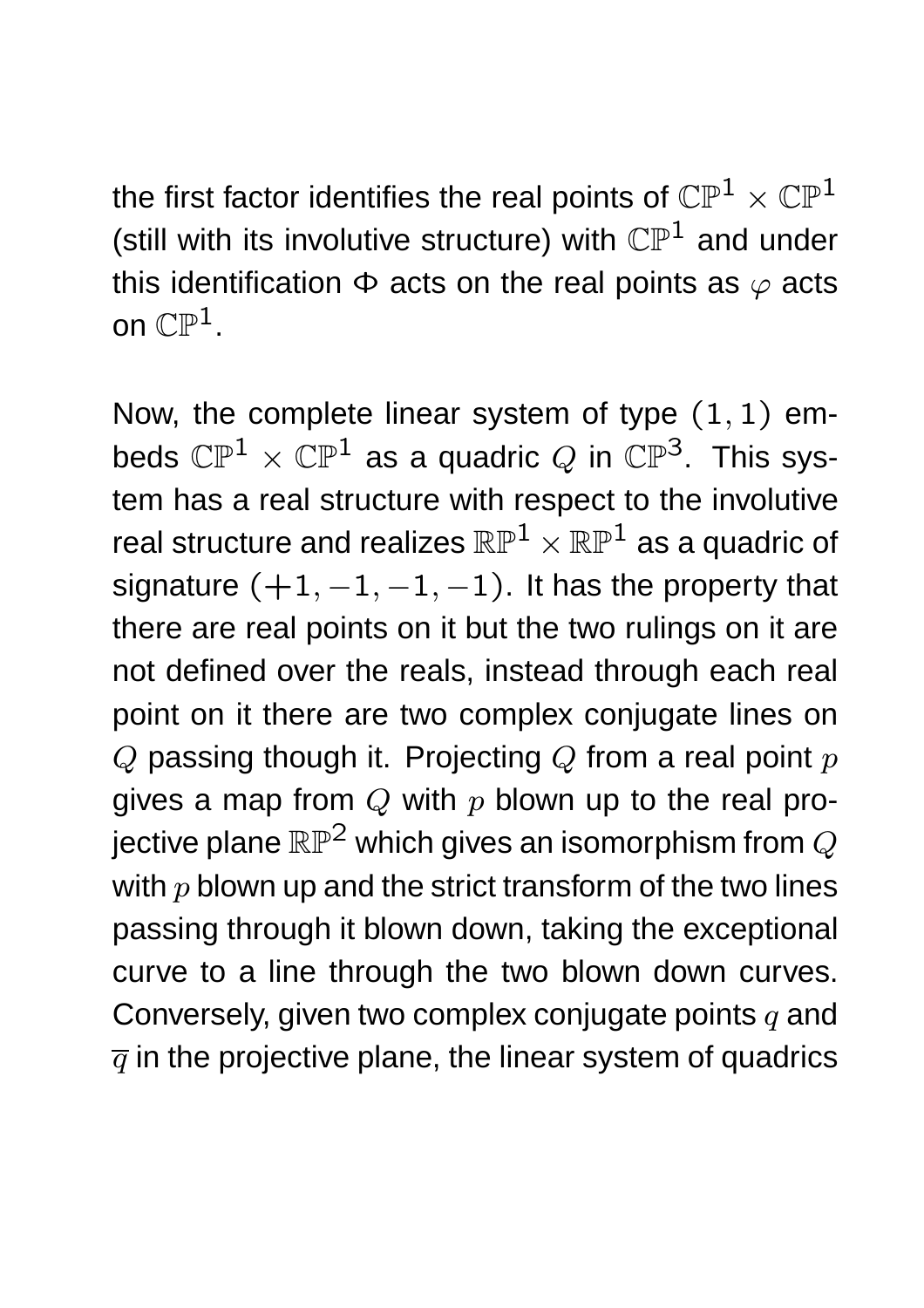passing through them gives a map from the plane with q and  $\overline{q}$  blown up onto a quadric in  $\mathbb{CP}^3$  which contracts exactly the line through  $q$  and  $\overline{q}$ .

Now, assume that  $\mathcal{D} \subset \mathbb{CP}^1 \times \mathbb{CP}^1$  is a real curve of type  $(d, d)$  with  $2d - 2 + 2g$  real ordinary cusps. We now project from one of the cusps  $p$ . The strict transform  $\overline{D}$  of  $D$  in the blowing up Q of  $\mathbb{CP}^1 \times \mathbb{CP}^1$  will then meet the exceptional curve in one??? real point. The strict transform of the two lines through  $p, E_1$  and  $E_2$  are complex conjugate in Q and meet  $\bar{\mathcal{D}}$  transversally in one??? point each (which are each other's complex conjugate). Mapping to the projective plane gives a curve  $\mathcal{D}'$  of degree  $2d - 2$  with  $2d - 3 + 2q$ real ordinary cusps and no other real singular points as well as one smooth real point whose tangent intersects  $\mathcal{D}'$  in that point and two complex conjugate points. Conversely, suppose  $\mathcal{D}'$  is a plane curve of degree  $2d - 2$  with  $2d - 3 + 2g$  real ordinary real cusps, no other singularities, and a smooth real point whose tangent intersects the curve in that point and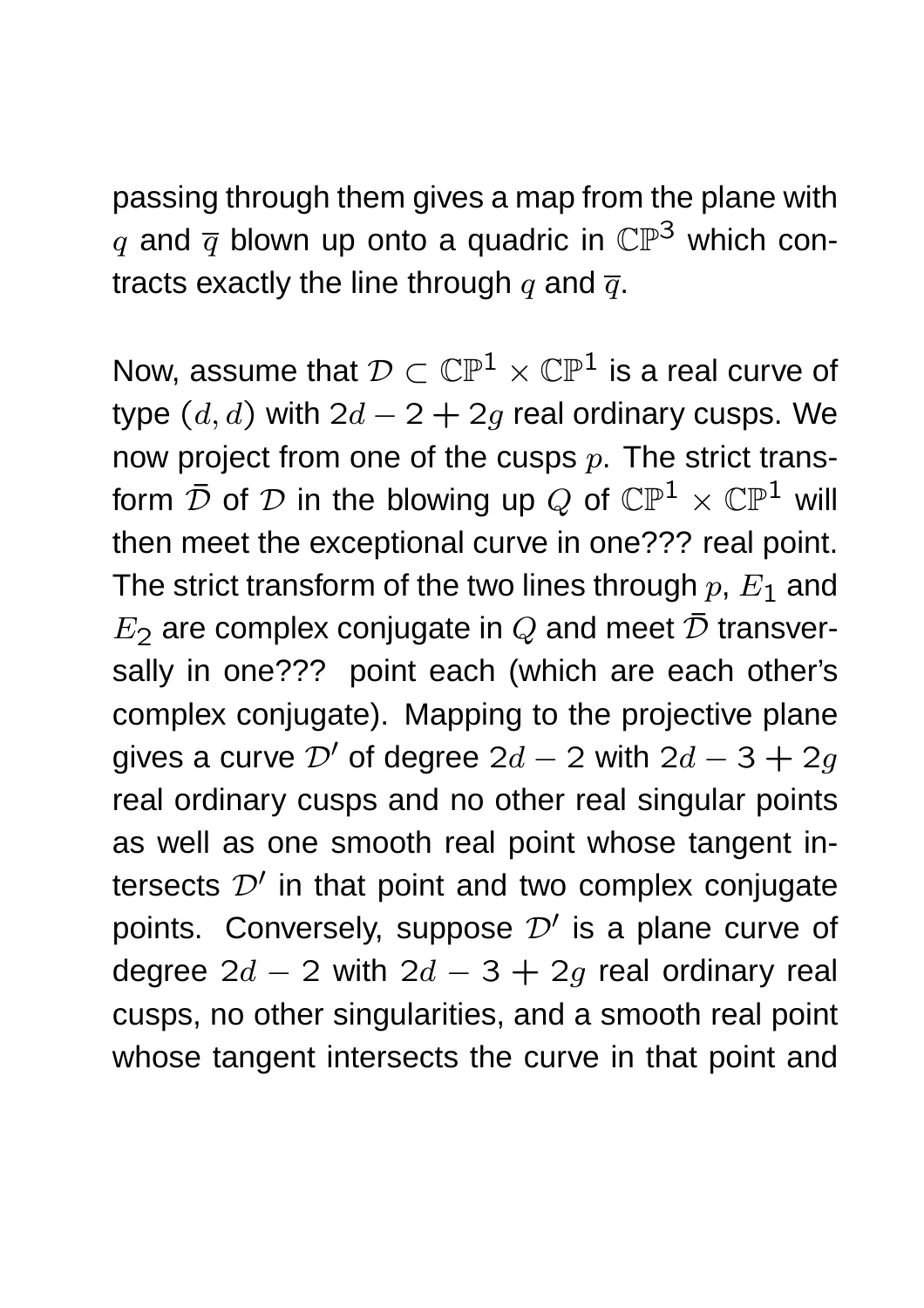two complex conjugate points. Blowing up those two complex conjugate points and blowing down the tangent gives a curve on  $\mathbb{CP}^1 \times \mathbb{CP}^1$  with  $2d - 2 + 2g$ ordinary real cusps. CHECK!  $\Box$ 

Case  $d = 2$ . Suppose that the degree d of the map  $f : (\mathcal{C}, \sigma) \to \mathbb{CP}^1$  is equal to 2. That only leaves two possibilities: The first is that the map  $\mathcal{C} \to \mathcal{D}$  has degree 2 and then by Proposition 4  $f$  is real for some real structure  $(\mathbb{CP}^1, \tau)$  on  $\mathbb{CP}^1$ . In particular, if the set  $\mathcal{C}_{\sigma}$  of real points is nonempty then so does  $(\mathbb{CP}^1, \tau)$ which means that it is equivalent to the standard real structure. The second is that the map  $\mathcal{C} \to \mathcal{D}$  is birational and then by Proposition 6 we get  $g(\mathcal{C}) + k <$  $1^2 = 1$ , where k is the number of real critical points of f. In particular if  $q(\mathcal{C}) > 0$  then there are no real critical points. Thus a hyper-elliptic map from a real curve  $(C, \sigma)$  is real if one of its critical points is real.

Case  $d = 3$ . In this case again we have only two possibilities; either  $f$  is real for a real structure on  $\mathbb{CP}^1$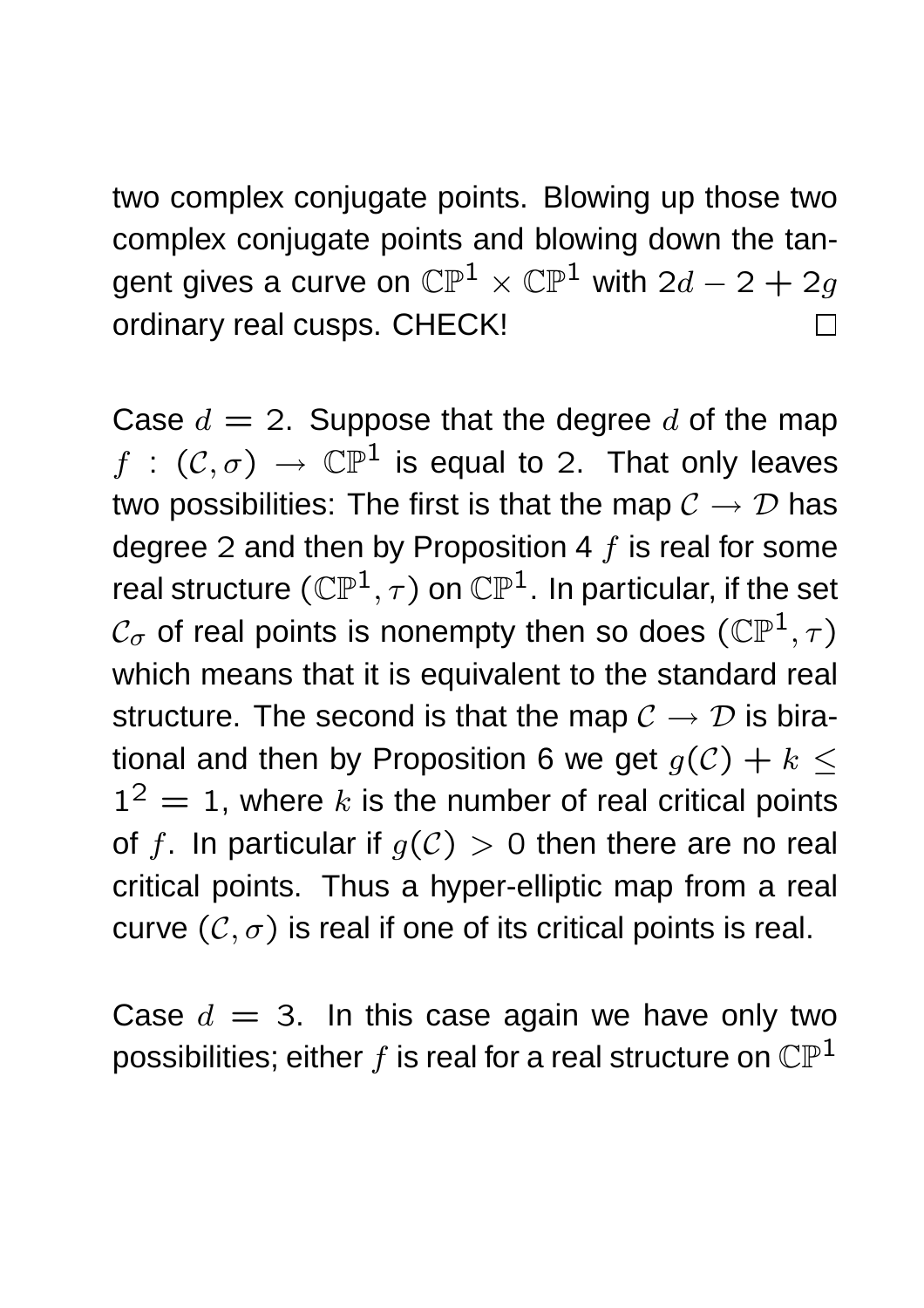or  $\mathcal{C} \to \mathcal{D}$  is birational in which case we have  $g(\mathcal{C}) +$  $k \leq 2^2 = 4$ . The case  $g(\mathcal{C}) = 0$  was settled earlier. Recall that the total number of critical points equals  $2d-2+2g(C)$ . But if  $g(C) > 0$  then  $2 \cdot 3 - 2 + 3g > 4$ and this case of Theorem 1 is settled. Analogously to the case  $d = 2$  a function f with the degree  $d = 3$  is real if it has more than max(4 –  $g(C)$ , 1) real critical points.

Case  $d = 4$ . We have three possibilities;  $\mathcal{D}$  has degree  $(1, 1)$ ,  $(2, 2)$ , or  $(4, 4)$ . In the first case  $f$ can be made real. In the second case, by Proposition 4, the projection on the first factor will give a map from the normalization  $\tilde{\mathcal{D}}$  of  $\mathcal{D}$ . The arithmetic genus  $p_a(\mathcal{D}) = 1$ , and the geometric genus  $q(\tilde{\mathcal{D}})$  of the normalization  $\widetilde{D}$  does not exceed 1. Let  $\widetilde{h} : \mathcal{C} \to \widetilde{\mathcal{D}}$ be the lift of  $h: \mathcal{C} \to \mathcal{D}$ . Note that if  $p_i \in \mathcal{C}$  is a critical point of f then either its image  $h(p_i)$  is a cusp of  $D$  or  $\overline{p}_i$  is a ramification point of  $h.$  The ramification divisor  $R(h) = 2g(\mathcal{C}) + 2-4g(\mathcal{D})$ . The number of cusps of  $D$  does not exceed 1, whereas the number of distinct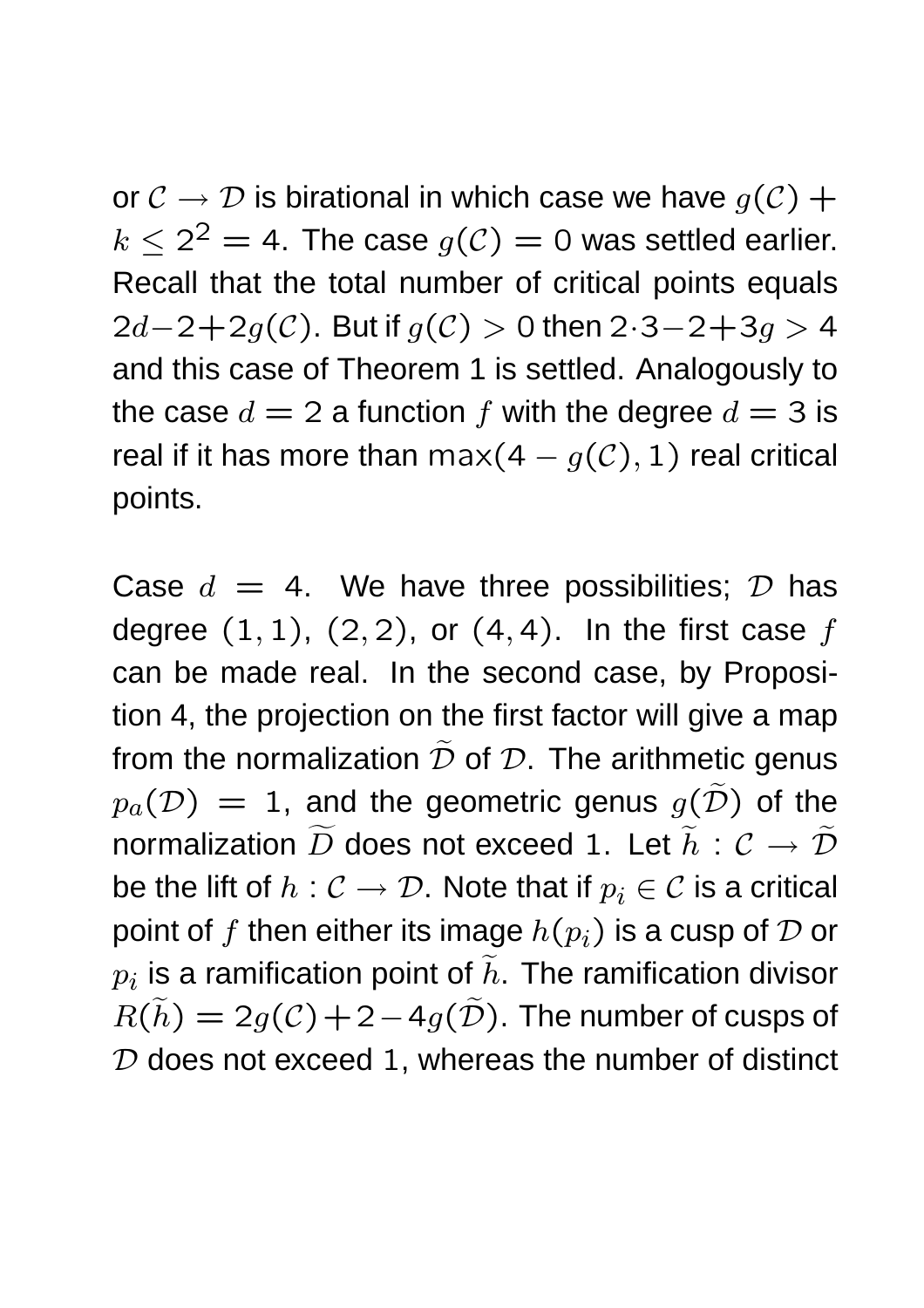critical points of f is  $2g(\mathcal{C}) + 6$ . Therefore, we must have  $2g(\mathcal{C}) + 6 - (2g(\mathcal{C}) + 2 - 4g(\tilde{\mathcal{D}})) \leq 1$  which is impossible.

We are hence left with the case when  $D$  has degree (4, 4). The only case when  $2 \cdot 4 - 2 + 3g(\mathcal{C}) \leq 9$ for  $g(C) > 0$  is the case of  $g(C) = 1$ . If all the critical points  $p_1, \ldots, p_8$  of  $f : C \to \mathbb{CP}^1$  are real, then we get a birational map  $C(p_1, \ldots, p_8) \rightarrow \mathcal{D}$  and as then both  $C(p_1, \ldots, p_8)$  and  $D$  have arithmetic genus 9, this map is an isomorphism. Hence  $\mathcal D$  is a curve with 8 ordinary real cusps and no other singularities. Projecting from a cusp  $p$  gives us a real plane curve  $\mathcal{D}'$ of degree 6. Apart from the 7 surviving real cusps,  $D'$  will have a pair of complex conjugate singularities obtained by contracting the strict transforms of the two lines through  $p$ . These strict transforms will have intersection number two with the strict transform of the curve and hence the singularities will be ordinary nodes (when they intersect in two points) or cusps (when they are tangent). The line through these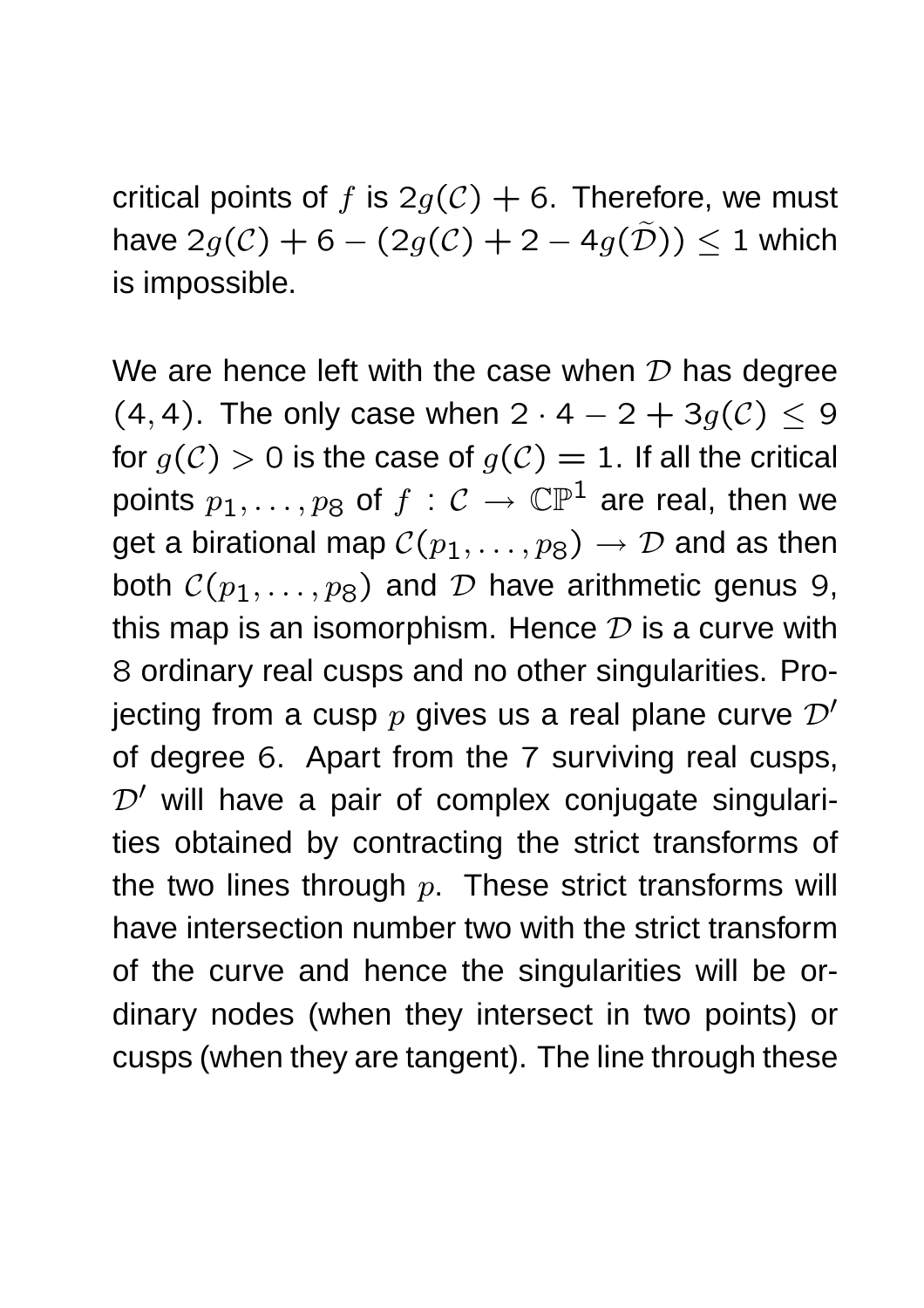two points will then be a tangent to  $\mathcal{D}'$ . Conversely, if we have an irreducible plane curve of degree 6 with 7 real ordinary cusps and two complex conjugate ordinary nodes or cusps such that the line through them is tangent to the curve we can go backwards and get a curve of degree (4, 4) with the desired properties.

Note also that if one composes the map from the plane blown up at two points to a quadric with the projection onto one of the rulings one obtains the projection from one of the two blown up points. Hence, given a plane curve  $\mathcal{D}'$  of degree 6 as above, the map f is obtained by composing the normalization map  $\mathcal{C} \to \mathcal{D}'$  with the projection from one of the non-real singularities.

Remark 3. As a curiosity, if one has a, not necessarily real, irreducible plane curve  $\mathcal{D}'$  of degree 6 with 7 real ordinary cusps and one tangent at a smooth real point that intersects  $\mathcal{D}'$  in two complex conjugate singular points, then the curve is real. Indeed, if not it is distinct from it is complex conjugate  $\overline{\mathcal{D}}'$  and by the Bezout theorem the total intersection multiplicity  $\mathcal{D}'\cdot \overline{\mathcal{D}'} =$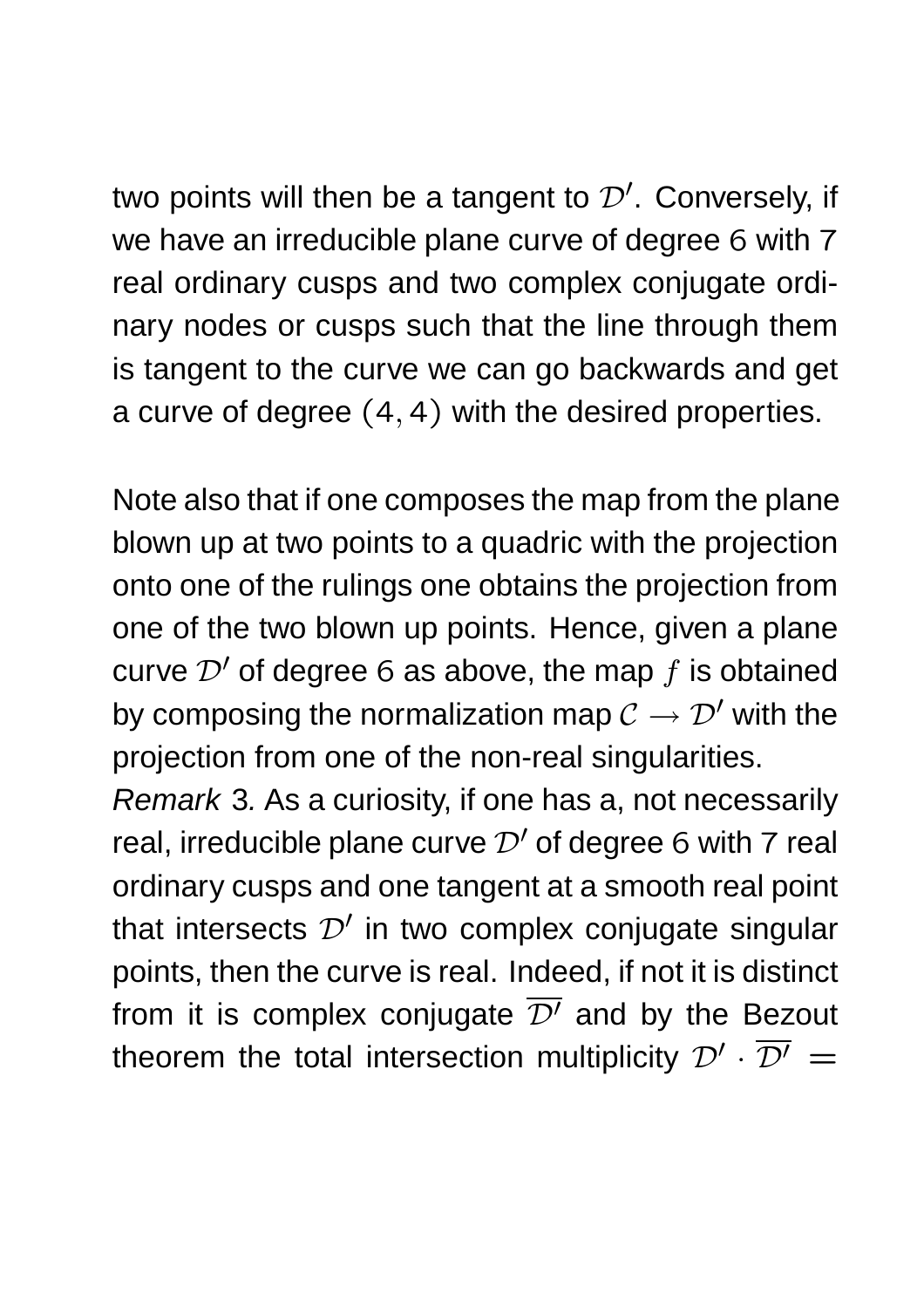36, whereas the nine singular points of  $\mathcal{D}'$  are also singular points of  $\overline{\mathcal{D}}'$  giving a total contribution of at least  $9 \cdot 4 = 36$  and the smooth real point gives an extra contribution of at least 1 (at least 2 actually as its tangent is common to both curves).

To finish the proof we have to show that real algebraic curves in  $\mathbb{CP}^2$  of degree 6 with the following singularities: 7 real cusps and either 2 complex conjugate cusps or nodes with additional property that the line through those is tangent to the real part at a smooth point do not exist. The situation with 7 real and 2 complex conjugate cusps is easy to reject. Namely, any complex degree 6 curve has at most 9 cusps. If it is additionally real and has exactly 9 cusps then it is dual to a nonsingular real curve of degree 3 with exactly 3 real inflection points. But then the original curve has exactly 3 (and no more) real cusps.

The remaining case is that of 7 real cusps and 2 complex conjugate nodes...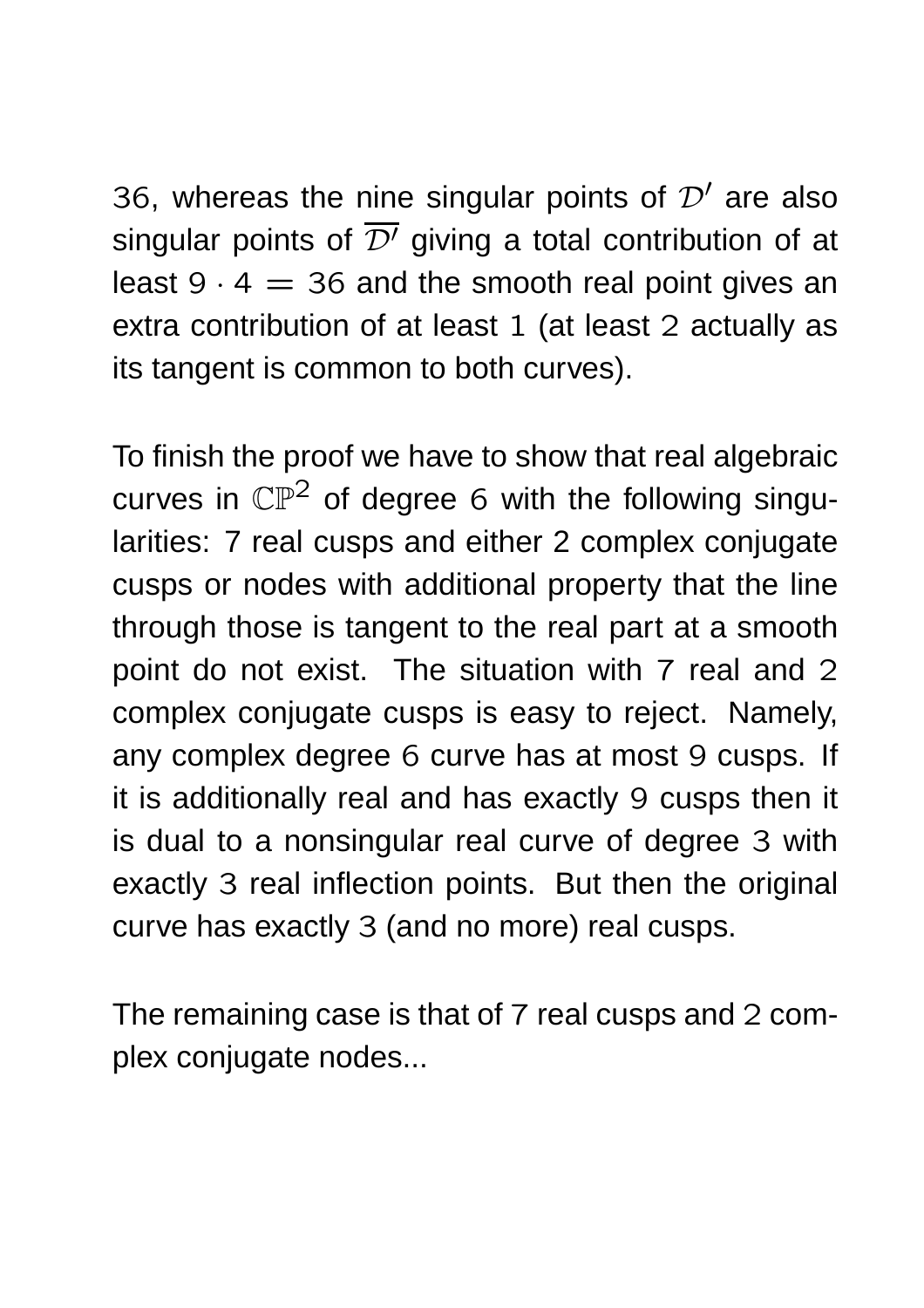Finally, let us settle Proposition 2.

We will show that there exist curves in  $\mathbb{CP}^1\times\mathbb{CP}^1$  real in the involutive real structure, having degree (3, 3) and 3 real ordinary cusps and no other singularities.

**Proposition 7.** The space of degree 4 plane curves with two ordinary cusps and no other singularities is a smooth subvariety of the space of all quartics. In the real locus of this space, the conditions that the two cusps are both real and that there is a smooth point whose tangent intersects the curve in the point and two complex conjugated points is open and nonempty.

Proof. For the non-real part it will be enough to show that for a given curve  $\mathcal{D} = \{f = 0\}$  in the space, the map from the linear space of quartics to the product of the tangent spaces to mini-versal deformations of the two singularities is surjective. That product can be identified with the product of the "Milnor spaces"  $\mathcal{O}_{D,p}/(f_x, f_y, f_z)$  at the two singular points. As the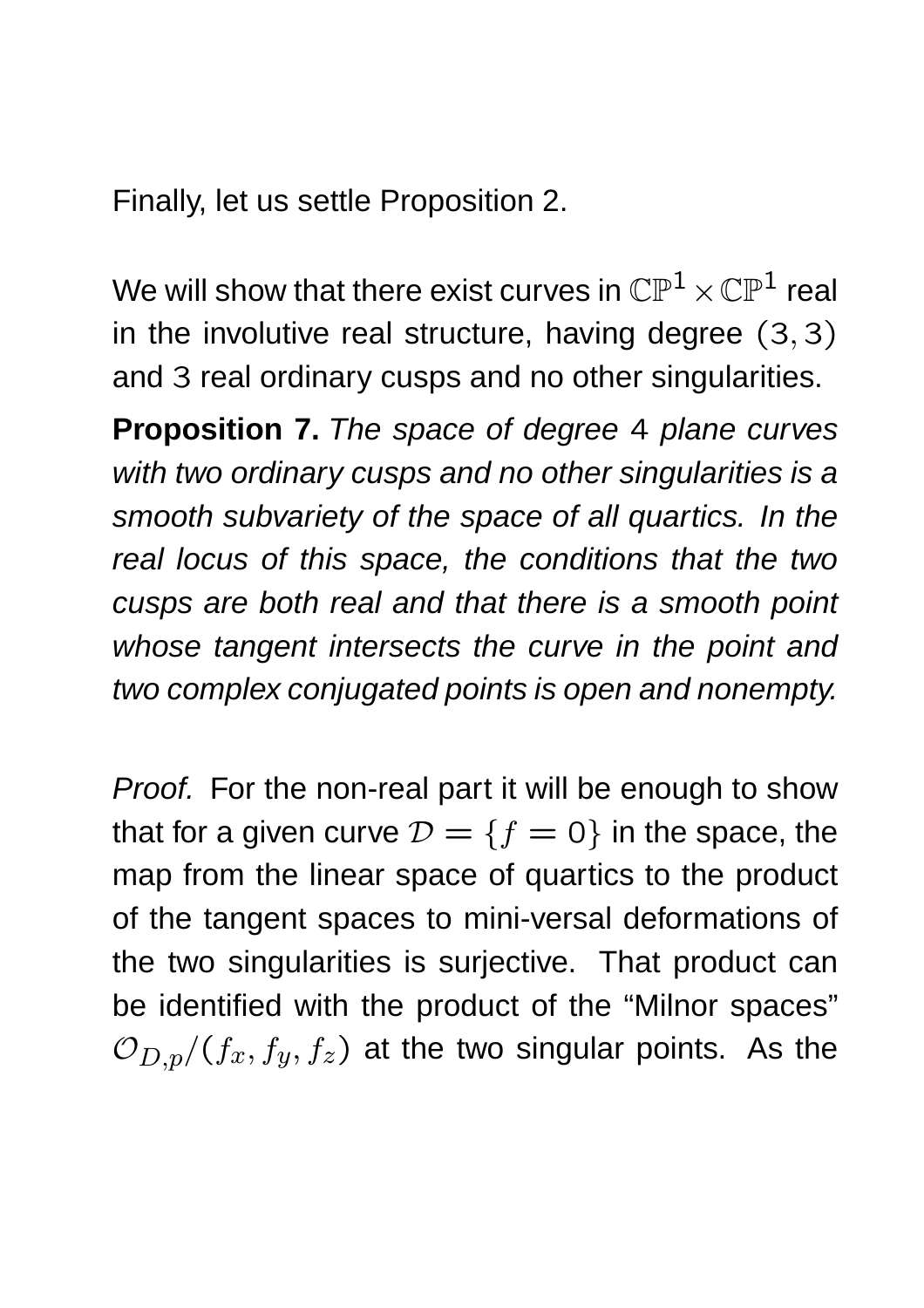points are ordinary cusps we have that  $\mathfrak{m}_{\mathbb{C}}^2$  $\mathbb{CP}^2,p$  $\subset (f_x, f_y, f_z)$ but it is clear that the quartics fill out  $\mathcal{O}_{\mathbb{CP}^2,p}/\mathfrak{m}_p^2\oplus$  $\mathcal{O}_{\mathbb{CP}^2,q}/\mathfrak{m}_q^2$  for any two points of  $p$  and  $q$  of  $\mathbb{CP}^2.$ 

For the real part, the openness is clear and hence it is enough to show that it is nonempty. It is easily verified that  $f = xz^3 - yz^3 + xyz^2 + x^2y^2$  has ordinary cusps at  $(1 : 0 : 0)$  and  $(0 : 1 : 0)$  and no other singularities.  $(0 : 0 : 1)$  lies on the curve and its tangent is given by  $x = y$  which intersects the curve in  $(0:0:1)$ ,  $(i:i:1)$ , and  $(-i:-i:1)$ .  $\Box$ 

Using Proposition 1 we get from the latter statement that there exist real curves of bidegree (3, 3) with exactly 3 real ordinary cusps and no other singularities which settles Proposition 2. $\Box$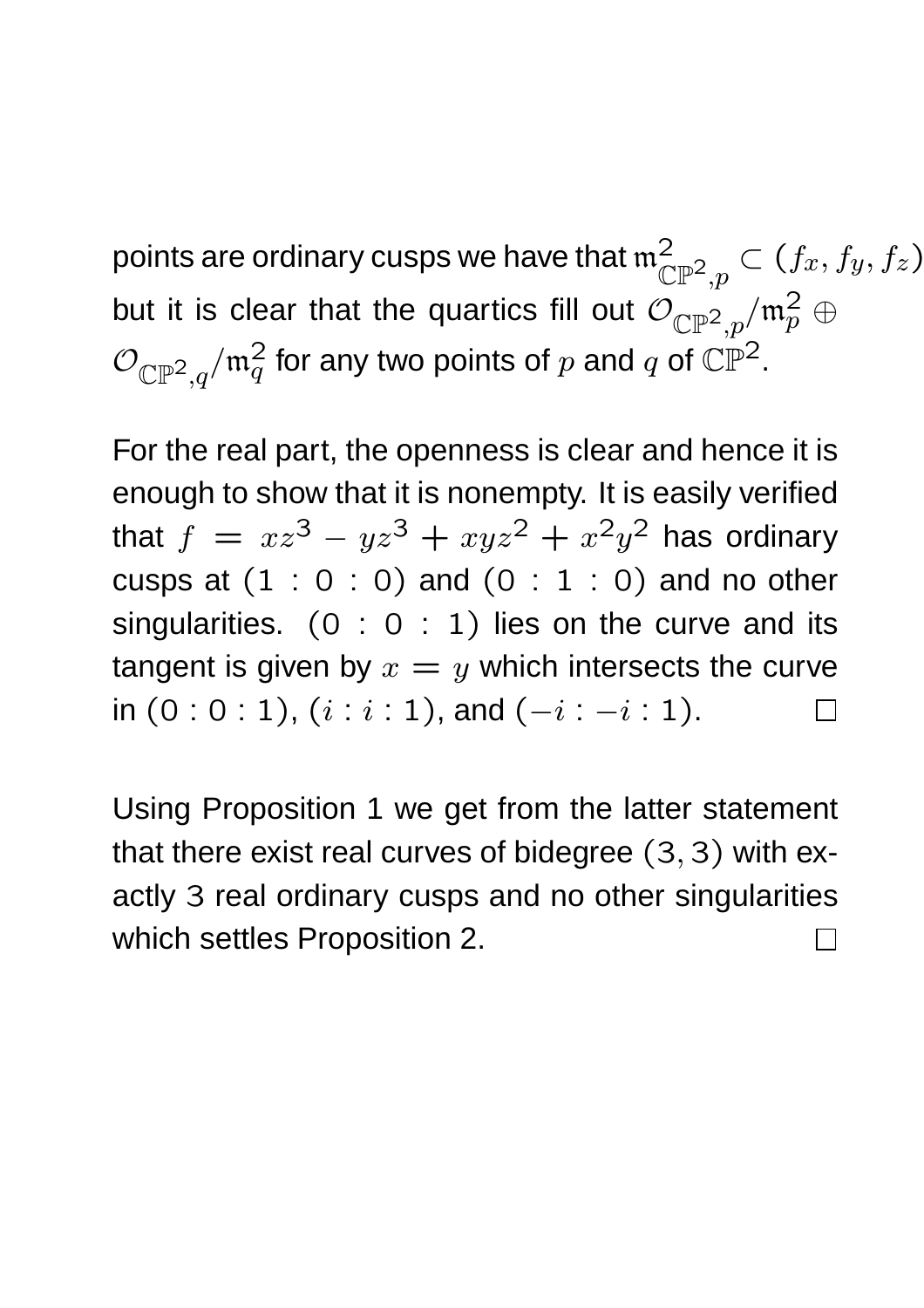A more explicit example of a degree 3 function from a real elliptic curve with 3 real critical points but which can not be made real is presented below.



The curve  $y^2 = x^3 + x$  and the graph of the determinant of the three tangent lines at  $P_0 + P$ ,  $P_1 + P_2$  $P, P_2 + P$  computed in Maple.

**Example.** It is well known that any degree 3 meromorphic function on an elliptic curve  $\mathcal C$  realized in  $\mathbb{CP}^2$ by the standard equation  $y^2=P_3(x)$  where  $P_3(x)$  is a cubic polynomial can be represented as the composition of the group shift of the whole  $C$  by some fixed point on it with the projection from some point on  $\mathbb{CP}^2.$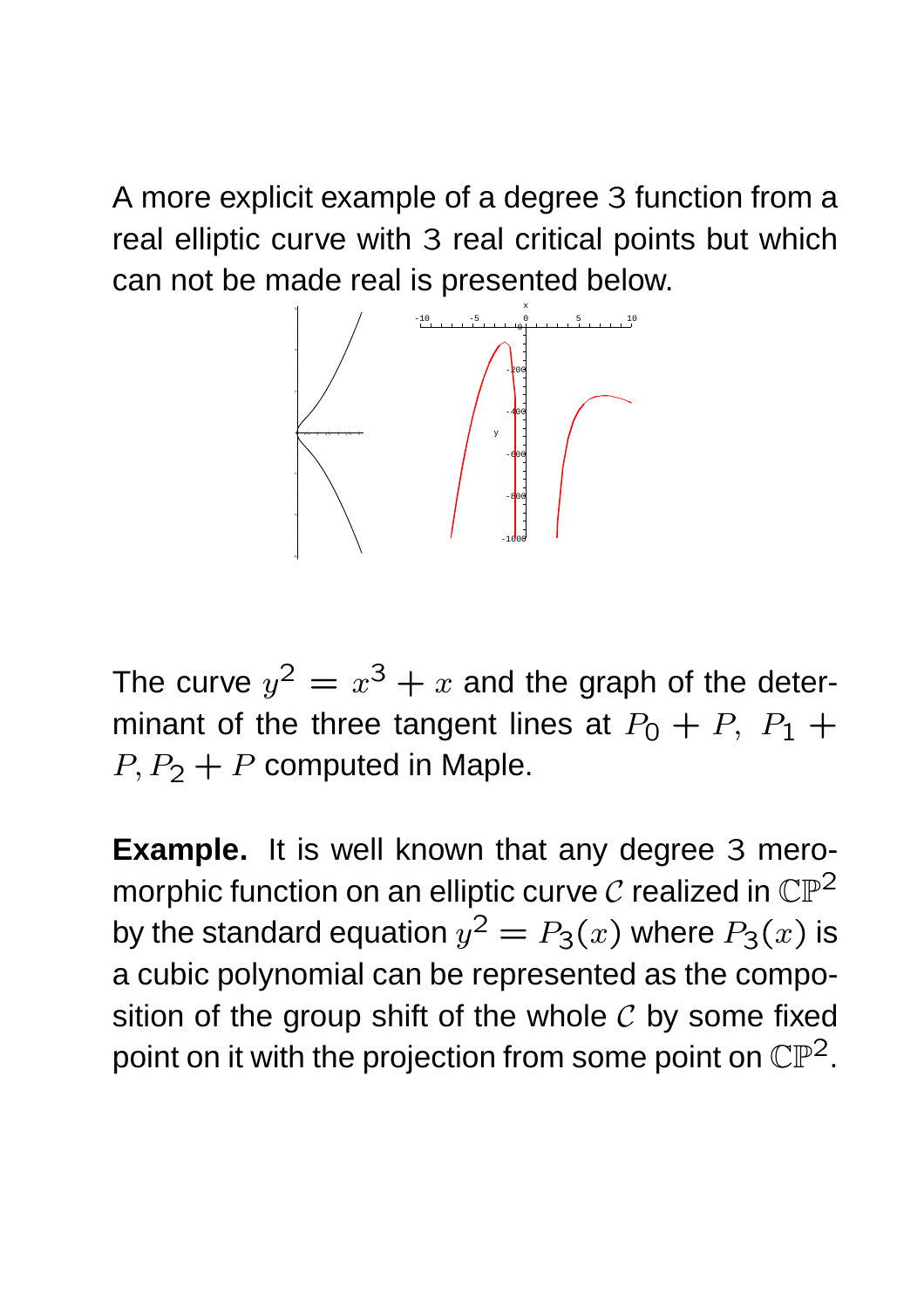The critical points on  $C \subset \mathbb{CP}^2$  for the projection from some point  $pt \in \mathbb{CP}^2$  are the points where the pencil of lines through  $pt$  is tangent to  $C$ . Thus in order to prove that a given triple  $(P_0, P_1, P_2)$  of real points on a given real elliptic curve  $C \subset \mathbb{CP}^2$  can not serve as the set of critical points of a real degree 3 function we have to show that for any choice of a fourth real point  $P \in \mathcal{C}$  the (real) tangent lines to  $\mathcal{C}$  at the points  $P_0+P$ ,  $P_1+P$ ,  $P_2+P$  never meet at the same (real) point on  $\mathbb{CP}^2$ . Recall that (up to a sign change) the addition of two point A and B on a real elliptic  $C \subset \mathbb{CP}^2$ can be interpreted as the third intersection point of the line  $\overline{AB}$  with C.

Consider the real elliptic curve  $(C, \sigma)$  given by the equation  $y^2 = x^3 + x$  with 3 real points  $P_0, P_1, P_2$ , where  $P_0$  is "almost" infinite point  $(100.35, 1005.3)$ ,  $P_1$  is the point slightly above the origin  $(0.05, 0.224)$ , and, finally,  $P_2$  is the inflection point  $(0.4, -0.67)$ .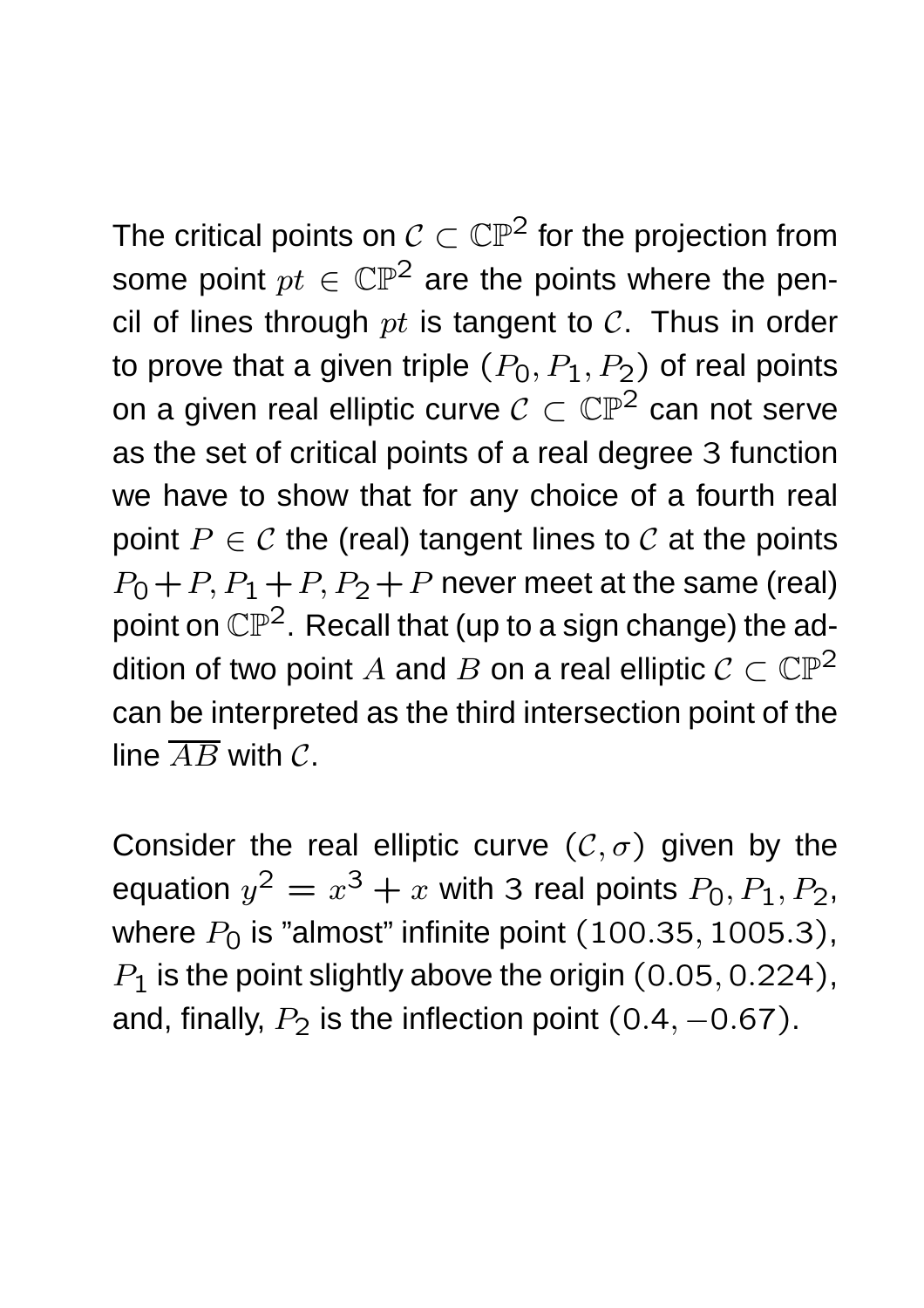Then we claim that for any point P on the real part  $\mathcal{C}_{\sigma}$ there is no real function whose inflection points coincide with  $P_0 + P$ ,  $P_1 + P$ ,  $P_2 + P$ . Indeed as we explained above the existence of such a function would mean that tangents to  $\mathcal{C}_{\sigma}$  would intersects at the same point of  $\mathbb{RP}^2$ , or the corresponding dual points in  $(\mathbb{RP}^2)^*$ are collinear. However, computing the determinant of these three dual points we see that the obtained function of  $P$  is non-vanishing, see the above Figure.